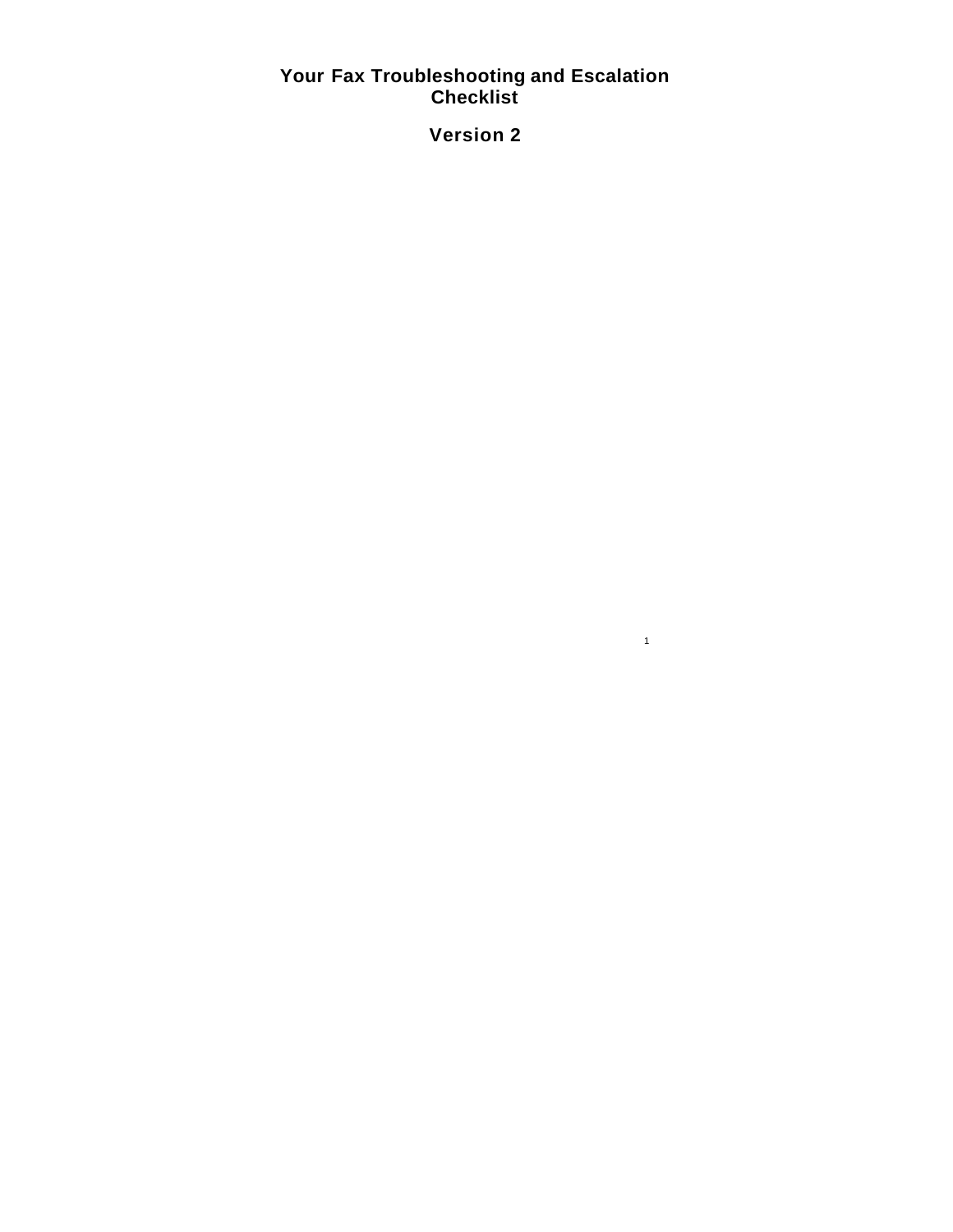# **CONTENTS**

| 7 Fax Error Codes 23 |  |
|----------------------|--|

 $\overline{c}$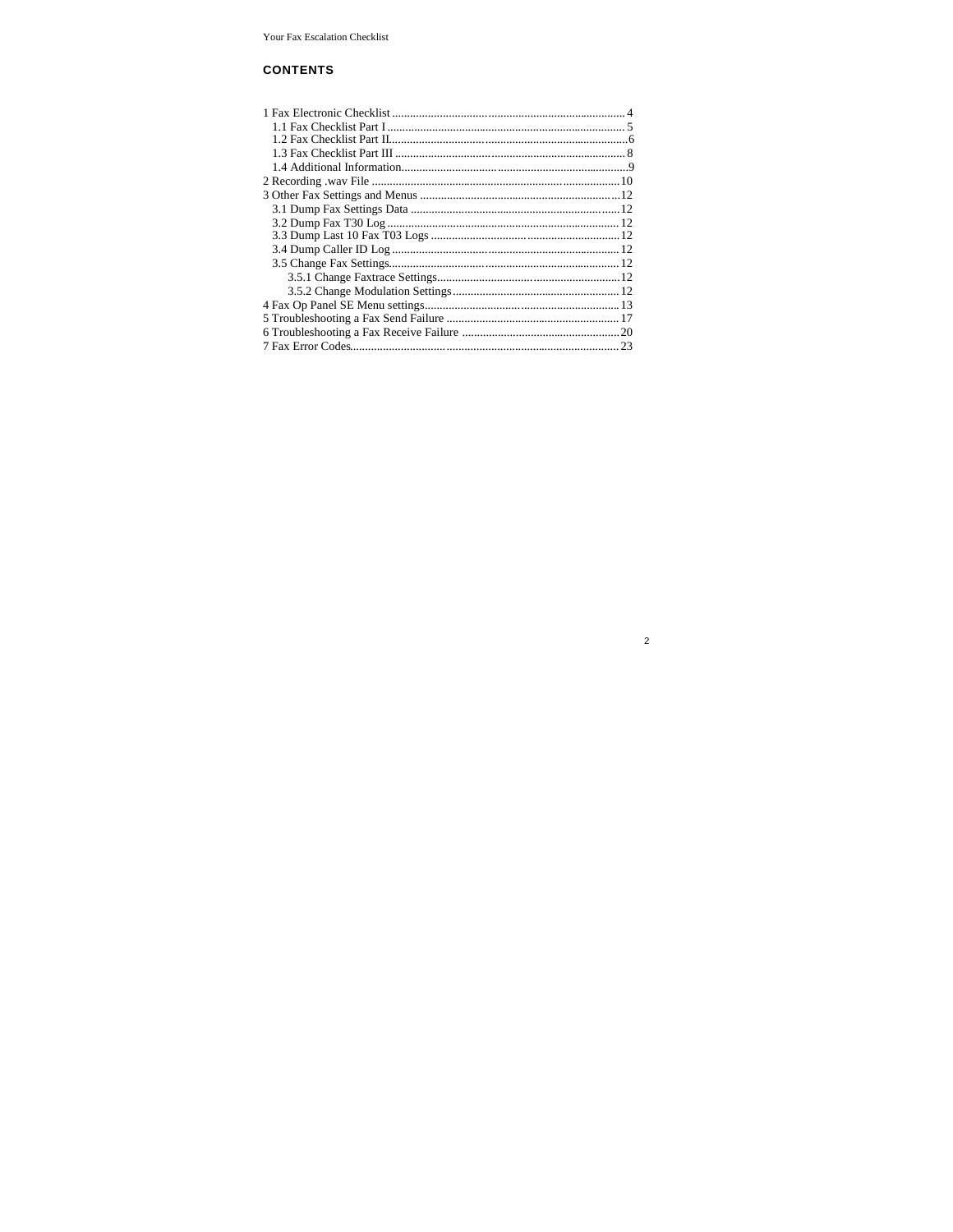### **Changes in V2:**

- Customer version
- Updated the attributes required to record a wav file.
- Added Section 5-Troubleshooting a Fax Send Failure.
- Added Section 6-Troubleshooting a Fax Receive Failure.
- Added Section 7-Fax Error Codes.

Updated description in Section's 1.3 and 4 regarding SE settings that can be changed.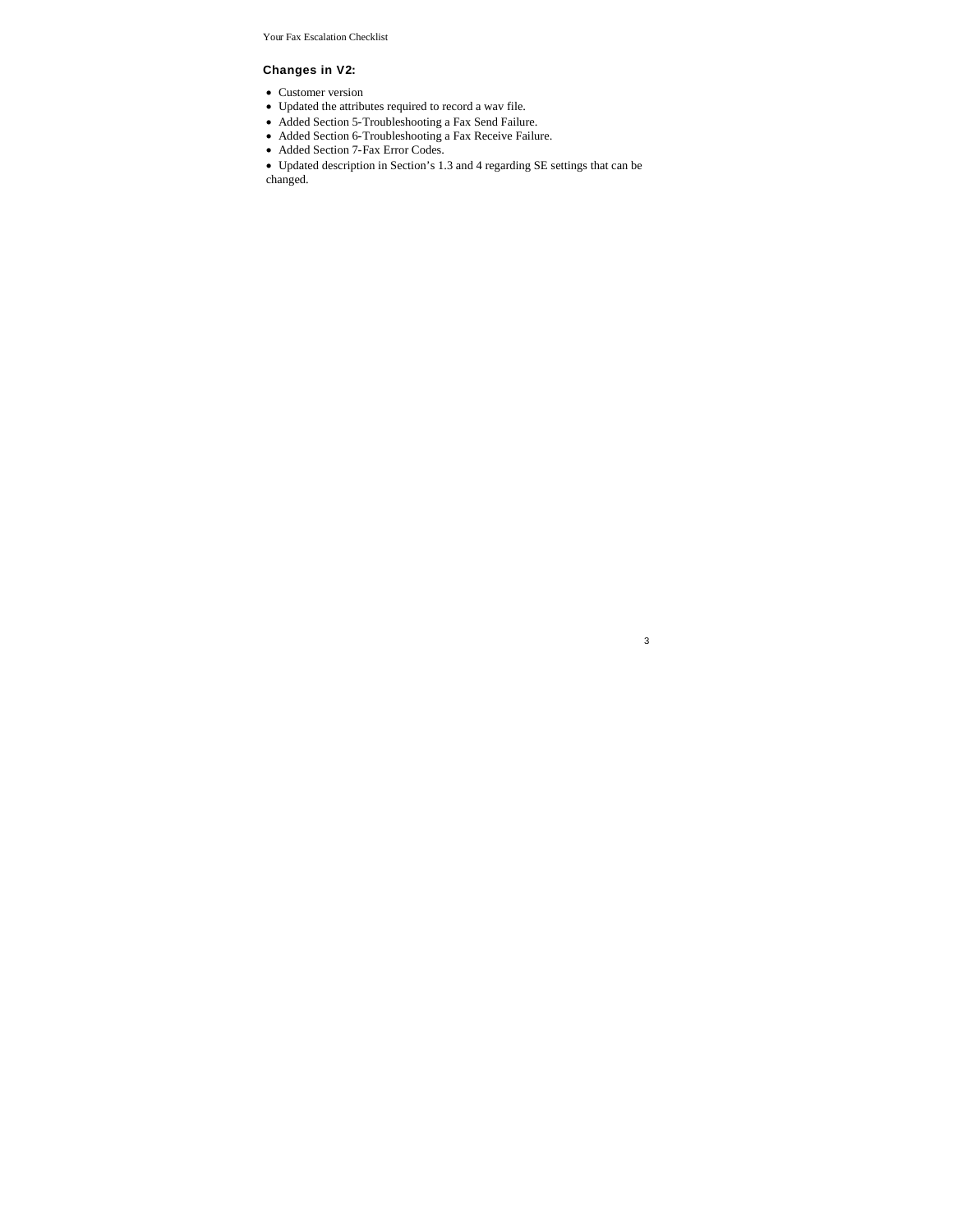### **1 Fax Electronic Checklist**

In the X64x, X85x and X4600 series of MFDs, the fax checklist will be available on the product's SE webpage (http://ipaddress/se).

**NOTE:** If a fax failure occurs between two Lexmark machines, a fax checklist for **each** machine must be completed.

| SE Menu - Microsoft Internet Explorer                                                                                                                                                                                                                                                                                                                                                                                                                                                                                                                                                                                                                                                                                                                                                                                                                                                                |
|------------------------------------------------------------------------------------------------------------------------------------------------------------------------------------------------------------------------------------------------------------------------------------------------------------------------------------------------------------------------------------------------------------------------------------------------------------------------------------------------------------------------------------------------------------------------------------------------------------------------------------------------------------------------------------------------------------------------------------------------------------------------------------------------------------------------------------------------------------------------------------------------------|
| File<br>Edit View Favorites<br>Tools<br>Help                                                                                                                                                                                                                                                                                                                                                                                                                                                                                                                                                                                                                                                                                                                                                                                                                                                         |
| $\vert x \vert \vert 2 \vert$ $\vert \cdot \vert$ $\vert$ Search<br>Back +                                                                                                                                                                                                                                                                                                                                                                                                                                                                                                                                                                                                                                                                                                                                                                                                                           |
| $\cdot \rightarrow \infty$<br>Address<br>http://ipaddress/se/                                                                                                                                                                                                                                                                                                                                                                                                                                                                                                                                                                                                                                                                                                                                                                                                                                        |
| <b>Menu Options</b>                                                                                                                                                                                                                                                                                                                                                                                                                                                                                                                                                                                                                                                                                                                                                                                                                                                                                  |
| • Display Network Setup Page<br>• Dump Network NVram<br>• History Information<br>• NetWare Page<br>• Display NPAP Alerts Table<br>• Dump Ibtrace buffer<br>• Dump Lbtrace Log #0 (Flash Partition)<br>• Dump Lbtrace Log #1 (Disk)<br>• Dump Lbtrace Log #2 (Disk)<br>• Dump Lbtrace Log #3 (Disk)<br>• Dump Lbtrace Log #4 (Disk)<br>• Dump printk buffer<br>• Dump SysDebugData<br>• Dump SysMgrDebugData<br>• Dump RapDebugData<br>• Dump Scanmgr Debug Data<br>• Dump Hostsend Debug Data<br>• Dump Scanner Calibration Data<br>• Dump Image Quality Data<br>• LDAP Log<br>• Dump GUI Debug Data<br>• Dump GUI Memory Debug Data<br>• Dump Object Store Debug Data<br>• Dump Fax Settings Data<br>• Dump Fax T30 Log<br>• Dump Last 10 of Fax T30 Logs<br>• Dump Caller ID Log<br>Report a Fax Problem<br>• Change Fax Settings<br>• GUI Screen Capture<br>• Embedded Solutions<br>• Job History |
| • Logs Gzip Compressed (Disk models only)                                                                                                                                                                                                                                                                                                                                                                                                                                                                                                                                                                                                                                                                                                                                                                                                                                                            |
| a)<br>Local intranet                                                                                                                                                                                                                                                                                                                                                                                                                                                                                                                                                                                                                                                                                                                                                                                                                                                                                 |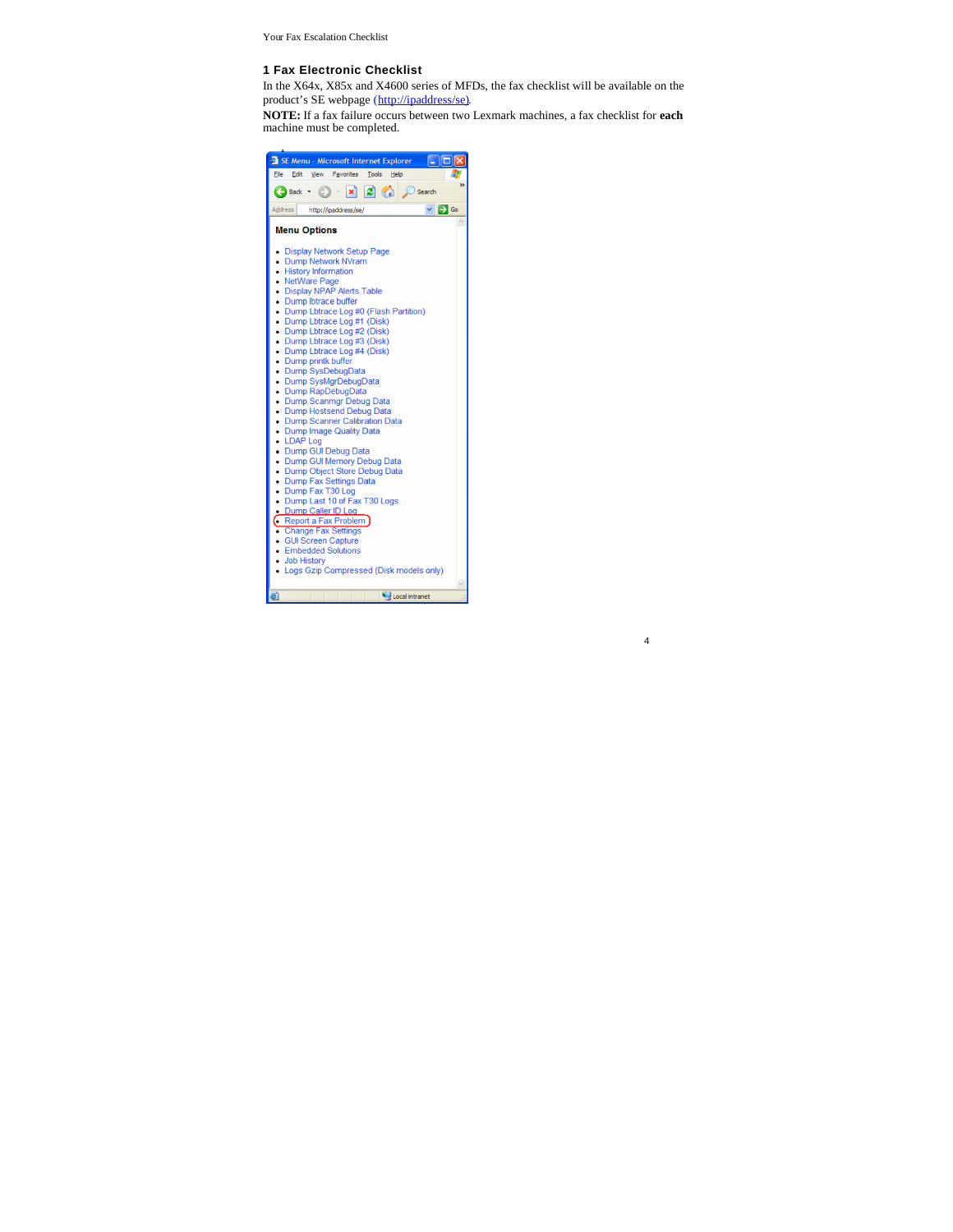#### 1.1 Fax Checklist Part I

| Title/Name of Tester Your Name    |                                      | 1     | Date of Event Date of Event | $mm/dd/\gamma\gamma\gamma\gamma$ 2 |
|-----------------------------------|--------------------------------------|-------|-----------------------------|------------------------------------|
| Customer                          | Customer Name                        |       |                             | Time of Event Time of Event        |
| Joh ID                            | Job ID                               | ##### |                             |                                    |
| Describe the Physical Connection: |                                      |       |                             |                                    |
| Type:                             | Description:                         |       | Channel Quality:            |                                    |
| $Q$ Analog<br>3                   | VolP/FolP                            |       | Clear                       |                                    |
| O Digital                         | <b>TPAB</b><br>$\Box$ <sub>ISD</sub> |       | OOK<br>O Some Noise         |                                    |

1. Fill out the following information: Name of tester, Customer failed fax Job ID,

# **How to Gather Job ID information**

Find the Job ID on:

- The printed Transmission/Receive log.
- T30 log (http://ipaddress/se "Dump Fax T30 Log" or "Dump Last 10 of Fax T30 Logs"),
- Fax Call log (http://ipaddress Reports "Fax Call Log"), or Fax Job log (http://ipaddress > Reports > "Fax Job Log").

# Fax Job Log

# Wednesday, 2006-02-08 11:25

| Action      | Date            | <b>Time</b> |       | Job # Length Station Name/Number | Pages Status |
|-------------|-----------------|-------------|-------|----------------------------------|--------------|
| SCAN        | 1969-12-31      | 19:00       |       |                                  | ΟK           |
|             | SEND 2006-02-01 | 13:55 73    | 17.53 | $AD = 9$                         | CANCELED     |
| <b>SEND</b> | 2006-02-01      | 13:56 74    | 17.53 | 40.99                            | CANCELED     |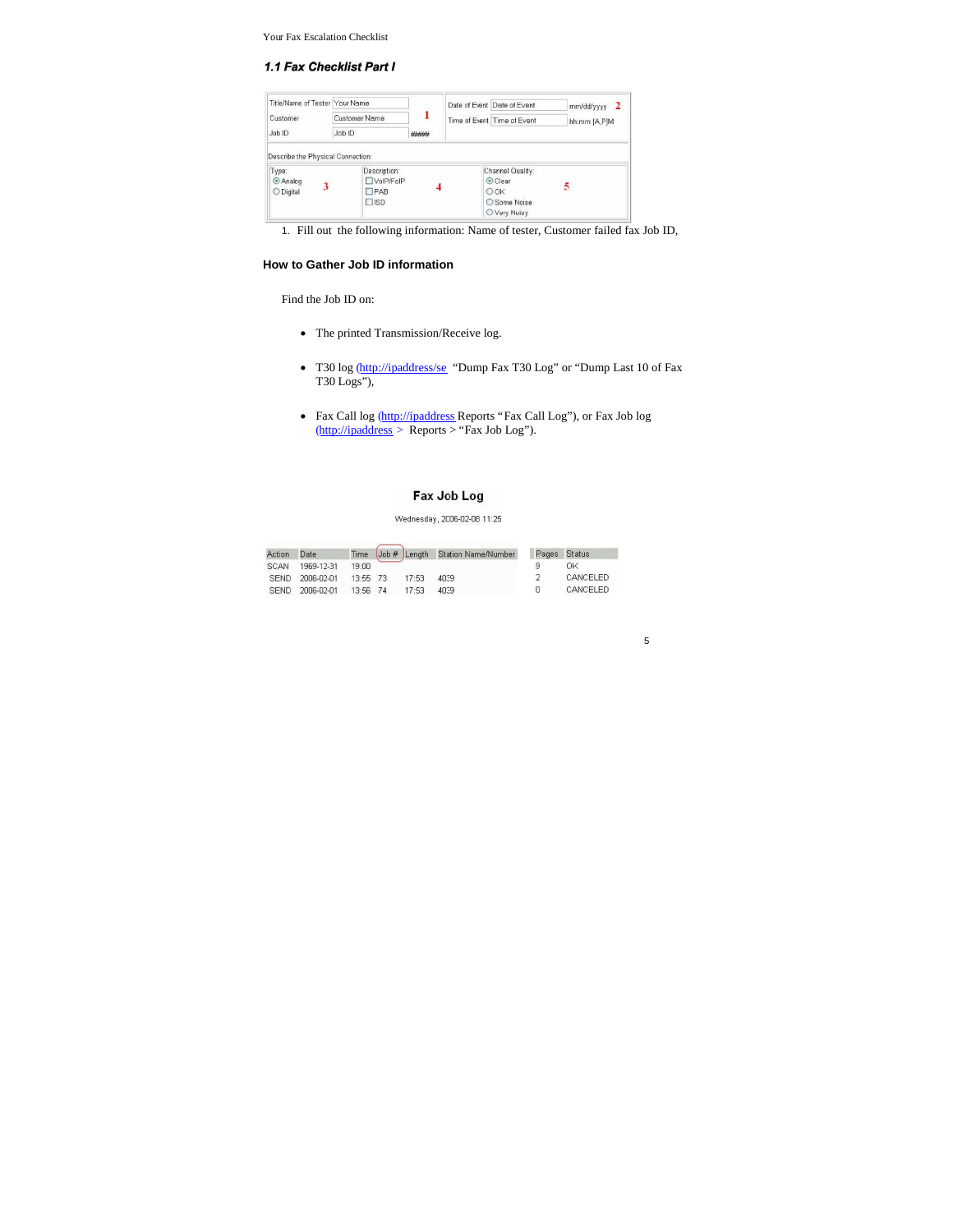- 2. Fill out the date and time of the fax failure.
- 3. Select the type of connection the machine is using.
- 4. Check the description of the type of connection the machine is using.

5. Make the choice that fits the line condition. To find out if there is noise over the line, call the fax number and listen for noise. A clear line should be free of hums and static.

Lexmark Confidential 6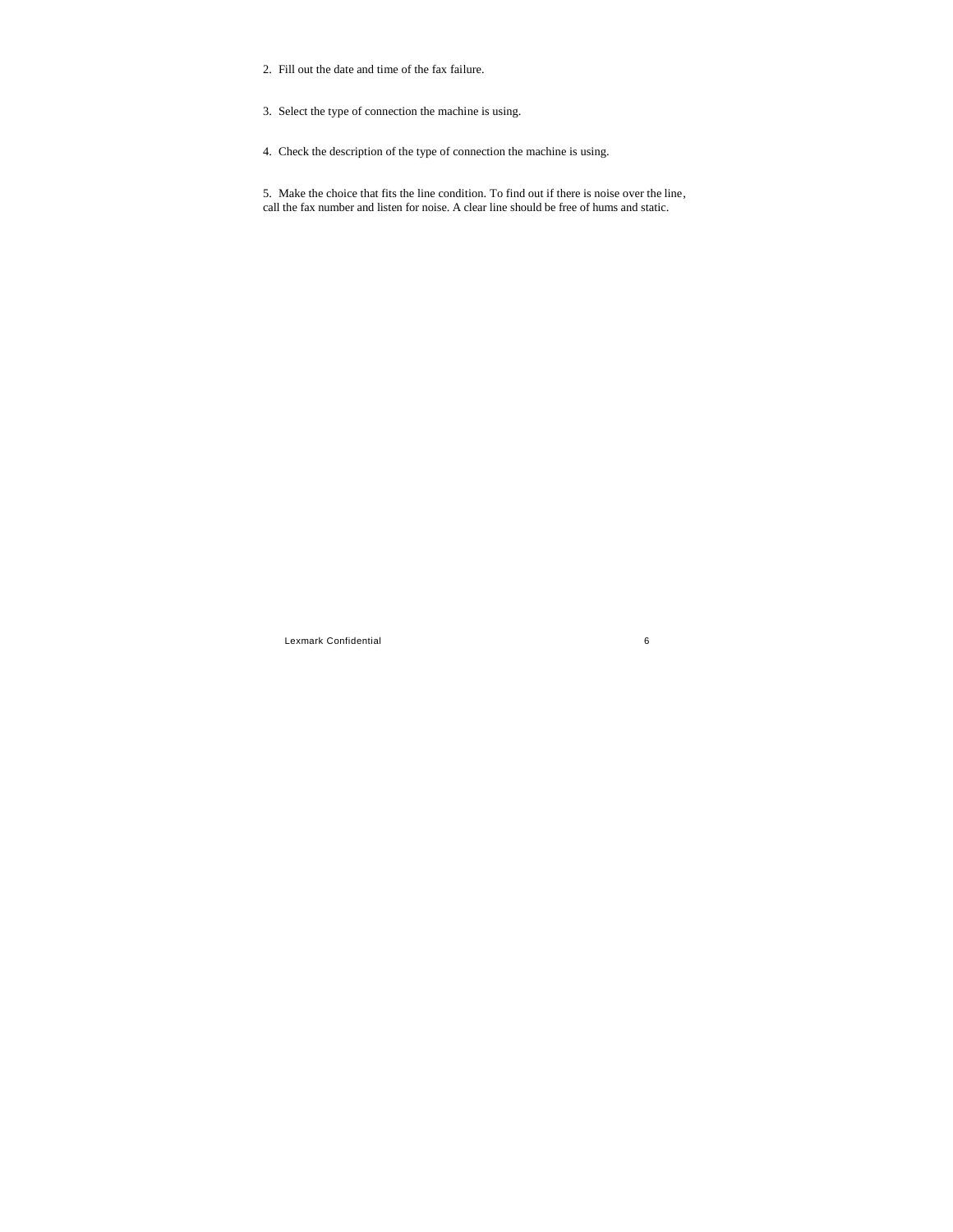# *1.2 Fax Checklist Part II*

| Describe the Sender            |                     | Describe the Receiver       |                       |
|--------------------------------|---------------------|-----------------------------|-----------------------|
| <b>OLexmark MFD</b>            |                     | <b>OLexmark MFD</b>         | 8                     |
| Other Fax                      |                     | O Other Fax                 |                       |
| <b>CTax Server</b>             |                     | <b>ОГах Зегиег</b>          |                       |
| Make:                          | Lexmark             | Make:                       | <b>Beceiver Make</b>  |
| Model:                         |                     | Model:                      | <b>Beceiver Model</b> |
| Phone Number                   | Sender Phone Number | Phone Number:               | Receiver Phone Numbe  |
|                                |                     |                             |                       |
| Code Levels (if applicable)    |                     | Code Levels (if applicable) |                       |
| Base:<br>9                     | LC.020106 13:04-0C  | 10<br>Base:                 |                       |
| AIO:                           | LC.02010613:04-0C   | AIO:                        |                       |
| Fax:                           | LC.020106 13:52-0C  | Fax:                        |                       |
| Network:                       | NC.013106 22:42-0C  | Network:                    |                       |
|                                |                     |                             |                       |
| $\Box$ Wav File (per TSC) $11$ |                     | Wav File (per TSC) $12$     |                       |
| Error Messages/Comments:       |                     | Error Messages/Comments:    |                       |
|                                | A                   |                             |                       |
|                                | 13                  |                             | 14                    |
|                                |                     |                             |                       |

- 6. Choose the type of fax problem. When collecting debug from the sender, select "Send". When collecting debug from the receiver, select "Receive".
- 7. Describe the sending machine. If "Lexmark MFD" is selected, the "Make" and "Model" fields will not be accessible since the report will automatically extract this information from the device. If the device is not a Lexmark device, the "Make" and "Model" fields must be manually entered.
- 8. Describe the receiving machine. If "Lexmark MFD" is selected, the "Make" and "Model" fields will not be accessible since the report will automatically extract this information from the device. If the device is not a Lexmark device, the "Make" and "Model" fields must be manually entered.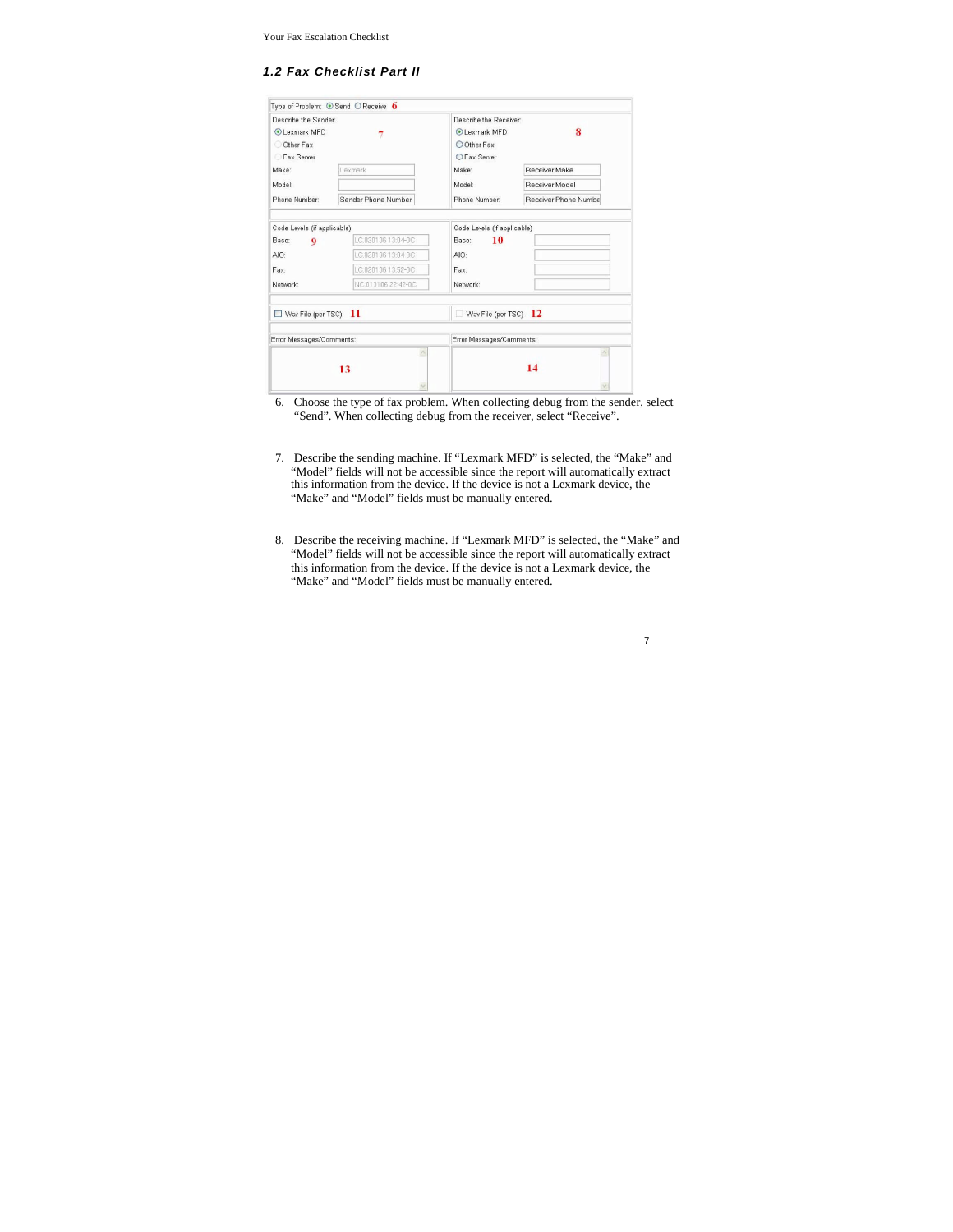- 9. Enter the code levels for each application. If the "Type of Problem" is "Send", these fields will be automatically supplied. If not, the code levels can be access from the **Fax SE Menu** from the op panel (\*\*411) and webpage (**http://ipaddress > Reports > "Device Information"**).
- 10. Enter the code levels for each application. If the "Type of Problem" is "Receive", these fields will be automatically supplied. If not, the code levels can be access from the **Fax SE Menu** from the op panel (\*\*411) and webpage (**http://ipaddress > Reports > "Device Information"**).
- 11. The technical support representative may request a wav recording of the fax failure. If so, check this field if you are supplying a wav recording from the **sending** side. (see section 2)
- 12. The technical support representative may request a wav recording of the fax failure. If so, check this field if you are supplying a wav recording from the **receiving** side.

- 13. Describe any visible error messages on the sending side.
- 14. Describe any visible error messages on the receiving side.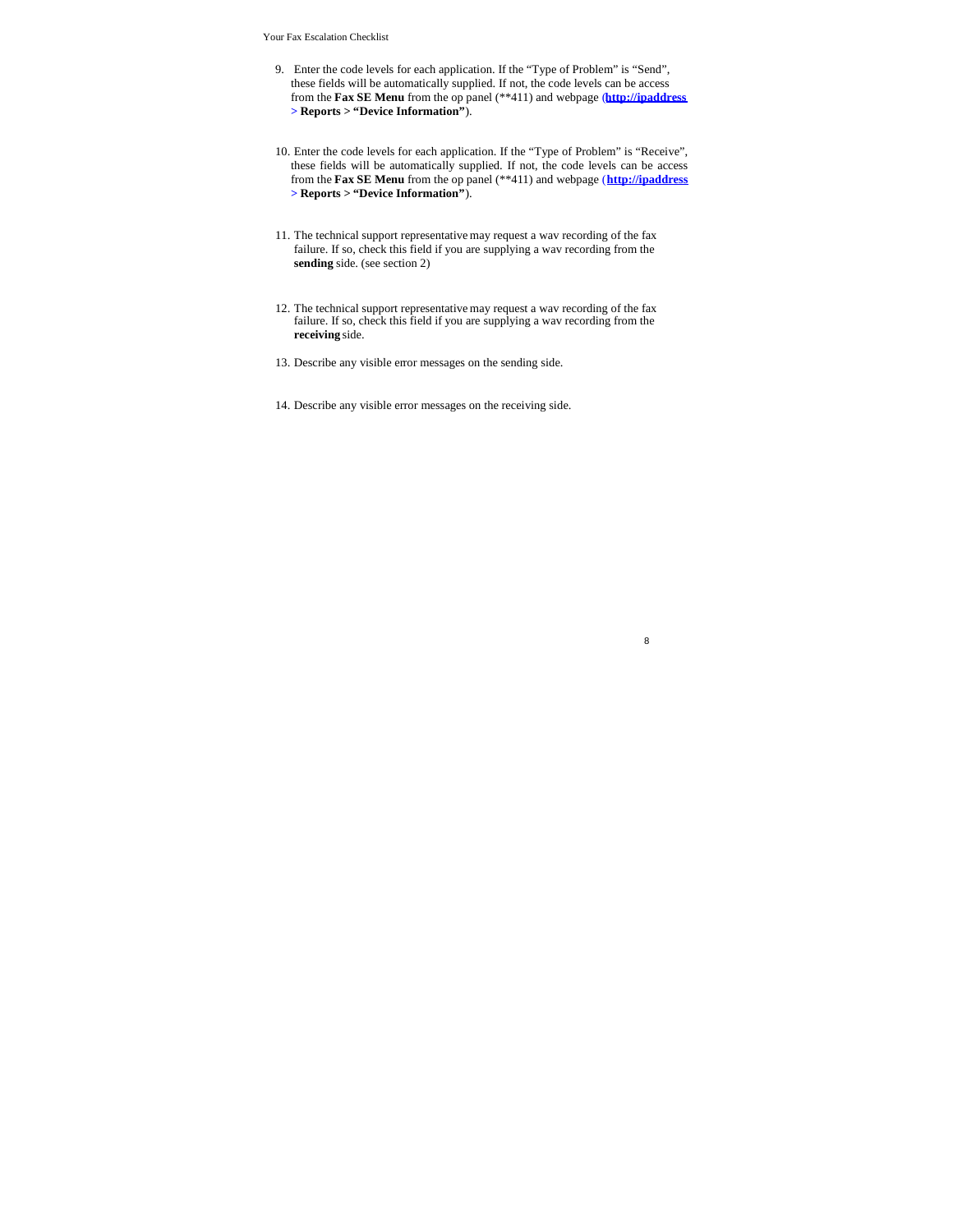# *1.3 Fax Checklist Part III*



 $\hat{\phantom{a}}$ 19  $\checkmark$ 20 [Submit] Reset | Cancel

15. Check whether it is a consistent or intermittent problem. Describe the problem. 16-19. Describe the troubleshooting that has been done and select the proper responses to each question. It is important to supply as much information as possible in these boxes. Please refer to **Sections 5-7** for troubleshooting information.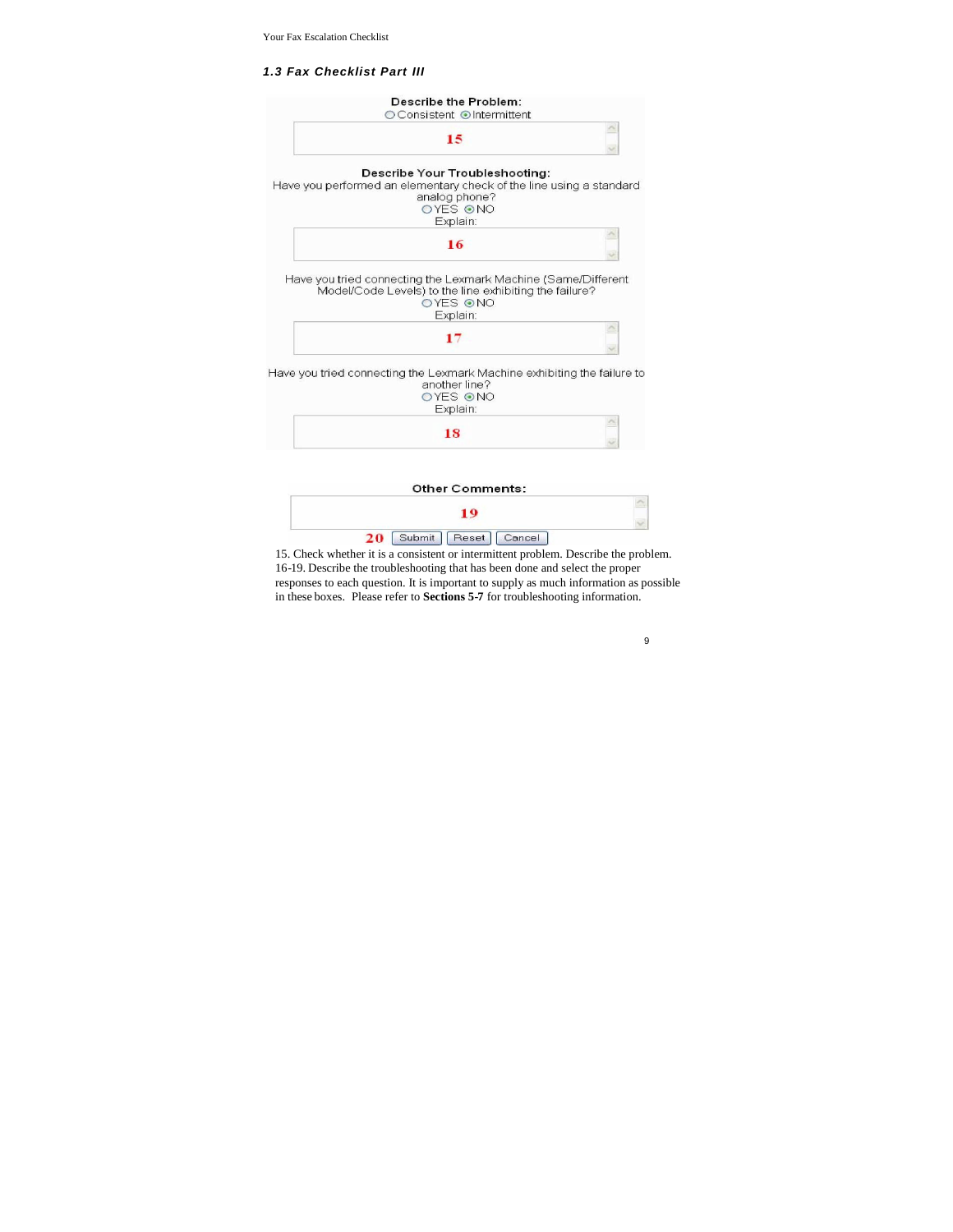20. **Submit** will automatically collect the necessary debug from the machine and save the checklist by prompting you to save a file named "**faxsngevent**" to your PC. When escalating the issue, you must supply this file to the technical support center. **Reset** will clear all the fields from the checklist. **Cancel** will bring you back to the main SE Menu webpage.

# *1.4 Additional In formation*

It is important to note that pressing "**Submit**" does not send the debug and checklist automatically to any Lexmark tech support server or email. It simply gathers the necessary debug and saves the checklist to a file name "**faxsngevent**". You must still manually send this file to the technical support center TSC when escalating a fax issue.

The **faxsngevent** fill contains the following information:

- Fax Checklist
- $\bullet$  Last 10 fax T30 logs
- Caller ID log (if available)
- Fax settings page
- Fax call log
- Fax job log
- Network settings page
- History log
- Lbtrace
- Printer settings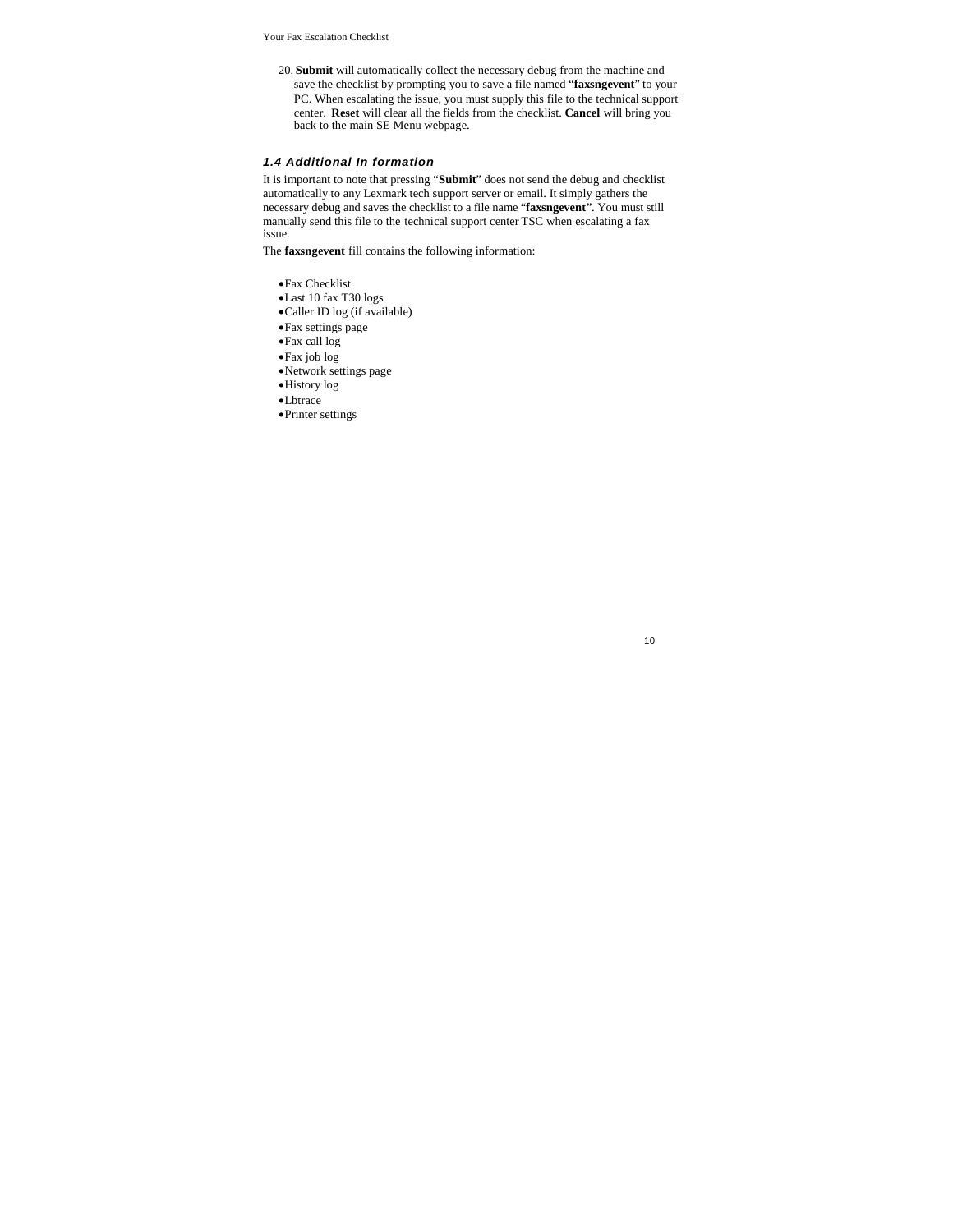### **2 Recording .wav File (Possible Engineering Request)**

If members of the engineering staff are unable to determine the cause for the fax failure, it may be requested that that a recording of the facsimile be submitted for evaluation.

Connect the Omnicron LIC-100 isolation coupler to a logging recorder (PC) and the telephone circuit as shown in the connection diagram below.

# **Connection Diagram**



Use a .wav file recording program to record the entire failing fax call. Examples of .wav recording programs are:

- □ Audacity available at http://audacity.sourceforge.net/
- □ CD Wave available at http://www.cdwave.com/<br>□ Windows Sound Recorder
- 
- $\Box$  Scanner Recorder available at http://www.davee.com/scanrec/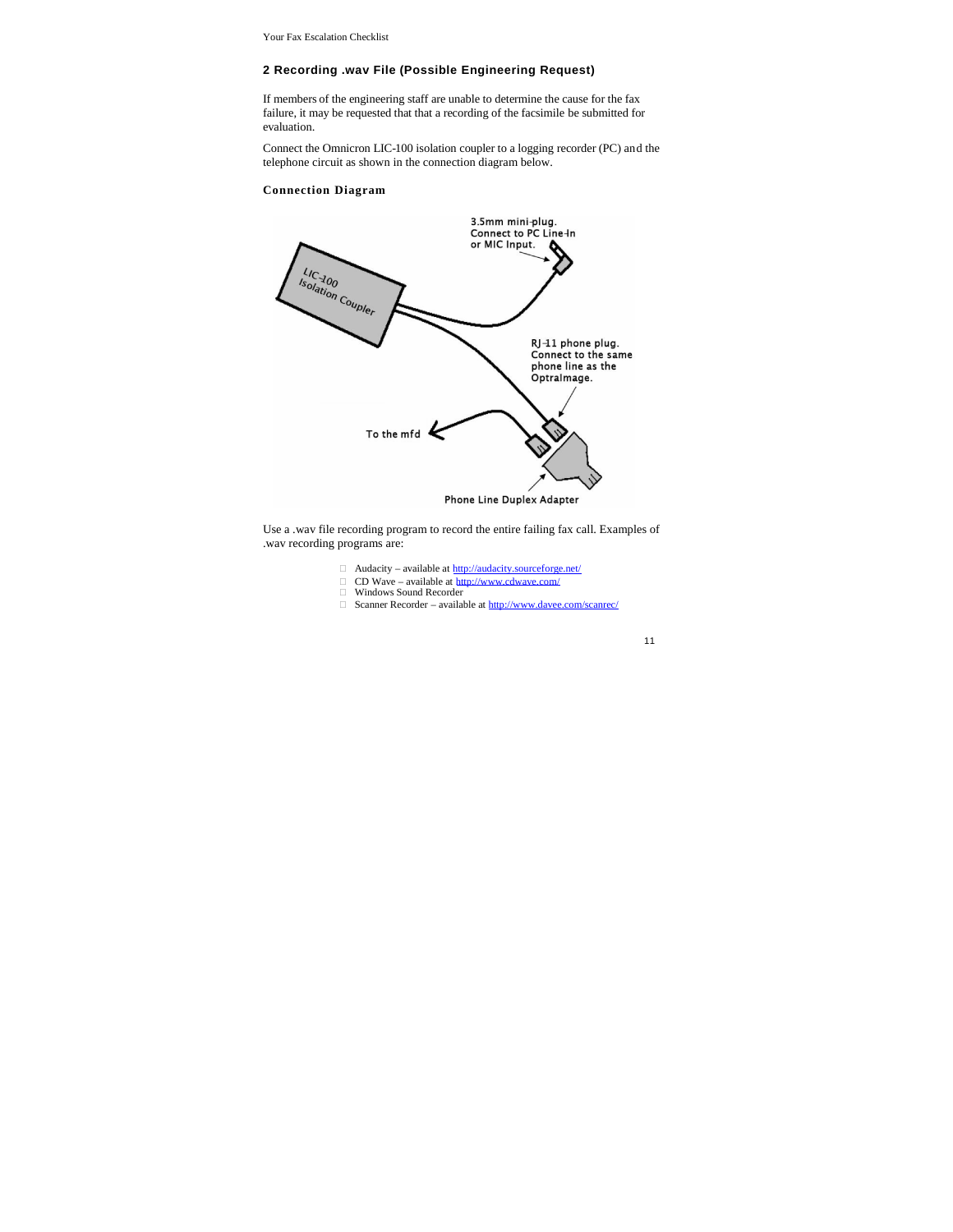#### **Steps to record a wav file using Window's Sound Recorder.**

- 1. Open **Windows Sound Recorder**. (Windows 95: Start ĺPrograms ĺMultimedia Sound Í Recorder. Windows 98, 2000, & XP: Start Í Programs Í Entertainment Í Sound Recorder)
- 2. Go to **File** > **Properties** > **Convert Now** and select these options: a. Format: **PCM**
	- b. Attributes: **22,050 Hz, 8 Bit, Mono**
- 3. Select **Save As**, and then name the file **Fax Record**. Click **OK** twice.
- 4. Press the **Record button** and let the Recorder run for **60 seconds**.
- 5. After the Recorder has stopped go to the **File Menu** and choose save as. Name the file **BLANK.WAV** and save it.
- 6. To **increase the recording time** from the default maximum of 60 seconds, follow this process:
	- a. Select the **Edit** menu.
	- b. Choose **Insert File** and select the BLANK.WAV created in step 5.
	- c. This process increases the maximum recording time of Sound Recorder by
		- 60 seconds. Repeat step 6 to add one minute of record time. For example, for a 5 minute recording time, insert BLANK. WAV five times using step 6.
- 7. Once you have enough record time allocated, start the Recorder and capture the failing fax call.

### **Steps to record a wav file using Audacity's sound recording program.**

- 1. Run the **Audacity** program.
- 2. Go to **Edit** > **Preferences**.
- 3. A window titled 'Audio Preferences' will open up.
	- a. Under the "**Audio I/O**" tab, make sure that '**Channels**'= **'1(Mono)'**. b. Under the "**Quality**" tab, make sure that **'Default Sample Rate'** = **'22050**
	- **Hz'**. c. Under the "**File Formats**" tab, make sure that **'Uncompressed Export Format**' = '**WAV (Microsoft 8 bit PCM)**'
- 4. Click **OK** to close window.
- 5. Press the **Record** button to start recording the call.
- 6. Press the **Stop** button to stop recording the call.
- 7. After completely recording the failing fax call, please save the wav recording by
- using the **'Export as WAV'** option available under the File menu.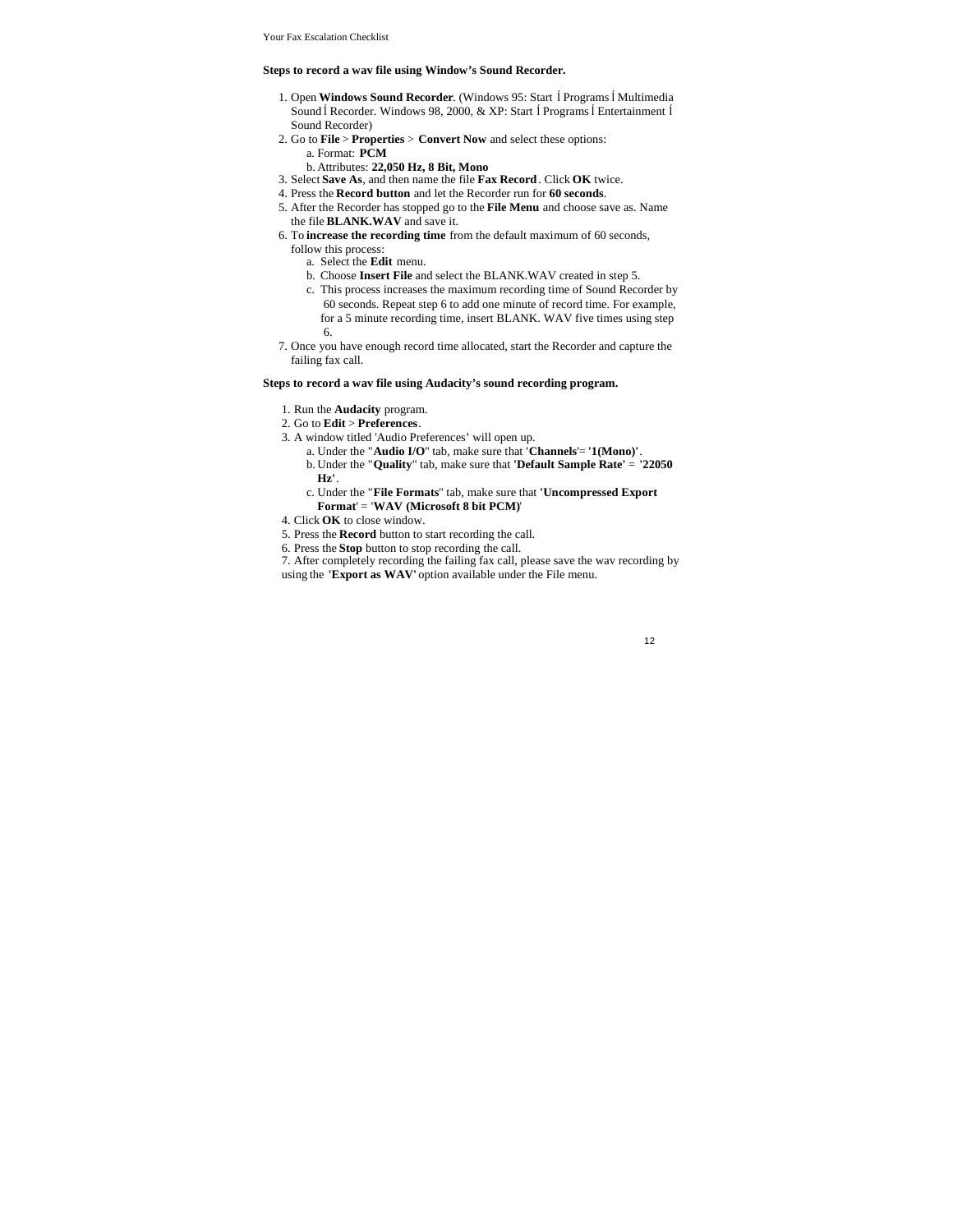#### **3 Other Fax Settings and Menus** *3.1 Dump*

*Fax Settings Data*

Shows all fax settings and their values.

#### *3.2 Dump Fax T30 Log*

Shows the T30 log of the last fax call.

# *3.3 Dump Last 10 Fax T03 Logs*

Shows the T30 logs of the last ten fax calls.

#### *3.4 Dump Caller ID Log*

Provides caller ID (when available) information for the last 40 incoming calls. *3.5 Change Fax Settings* There are two options under the Change Fax Settings menu.

# **3.5.1 Change Faxtrace Settings**

These settings control the level of fax debug that will be dumped during a fax job. These settings should not be changed unless directed by the Fax PE.

# **3.5.2 Change Modulation Settings**

These settings should not be changed unless directed by the Fax PE. However, the user can control the max fax speed via the regular fax menu webpage (**http://ipaddress > Configuration > Fax Settings > Analog Fax Setup > Fax Send Settings or Fax Receive Settings > Max Speed**), or via the op panel.

**Note**: Separate Max Speed setting for Send and Receive. To set Max Speed to 14400 on both send and receive, both settings must be changed under "Fax Send Settings" and "Fax Receive Settings".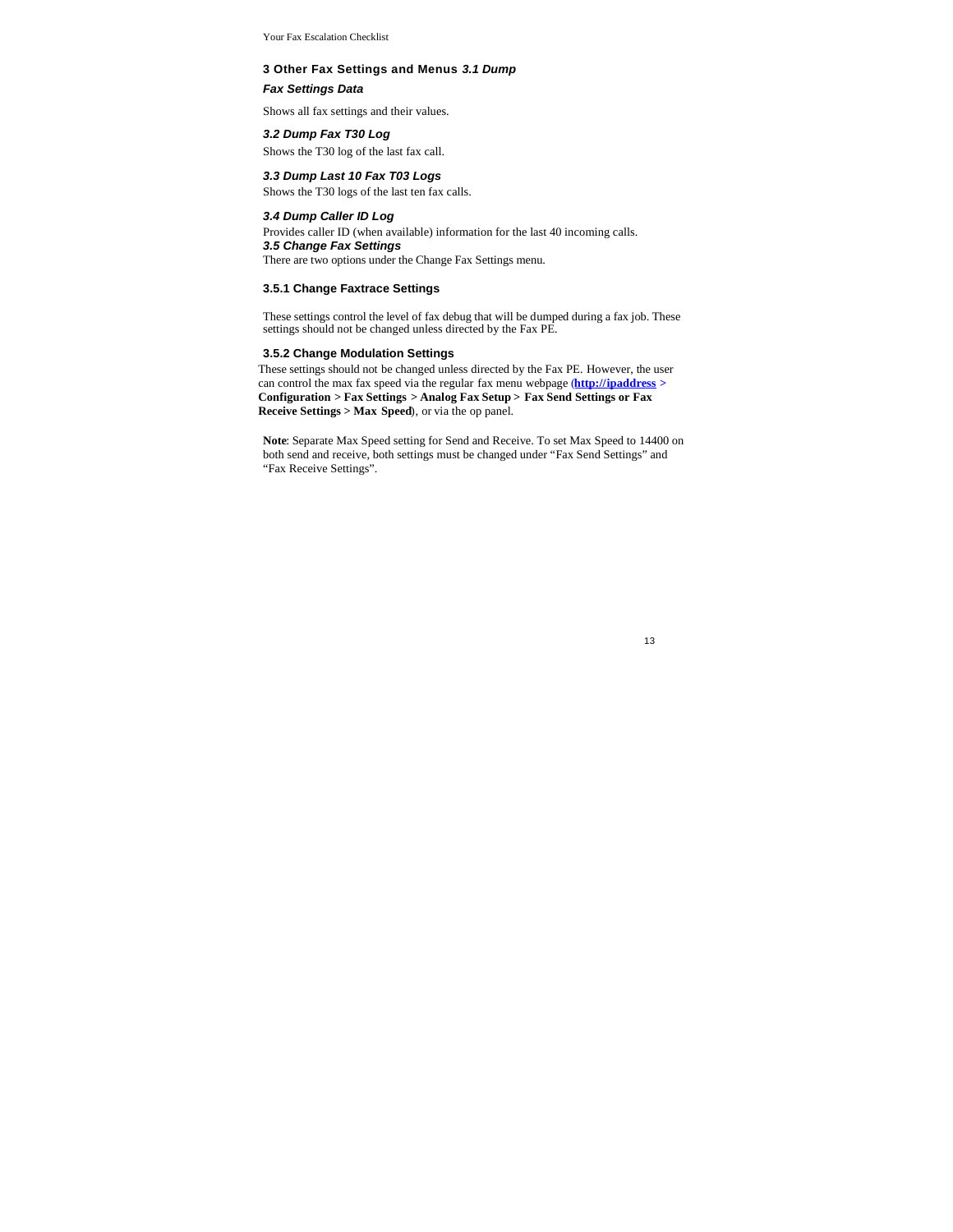#### **4 Fax Op Panel SE Menu settings**

To access the fax se menu, press **\*\*411** from the home screen.

**Warning! DO NOT** change settings unless specified in **Sections 5-7.**

# **5 Troubleshooting a Fax Send failure**

#### **Step 1: Verify physical phone line connection**

Connect an extension handset to the extension jack available at the back of the MFD and pick up extension handset to check if a dial tone is present on the line.

- *If dial tone is present:*
	- Proceed to Step 2.
- *If dial tone is not available:* Use another phone cable. Use another phone line.
	- Check with telephone line provider.

#### **Step 2: Verify phone line quality**

Using the extension handset, check if phone line is free of any static or external noise in order to ensure that line quality is suitable for fax transmissions.

- *If line quality is clear:*
- Proceed to Step 3.
- *If line is noisy:*
	- Use another phone cable.
	- Use another phone line.
	- Check with telephone line provider.

#### **Step 3: Verify if outgoing calls can be made using the phone line**

Using the extension handset, place an outgoing voice call to check if call can be completed.

- *If calls can be placed successfully:* Proceed to Step 4.
- *If unable to place any outgoing calls:*
	- The phone line is problematic. Check with telephone line provider.

### **Step 4: Verify if phone line is analog or digital**

Check if the MFD is connected to an analog or digital line.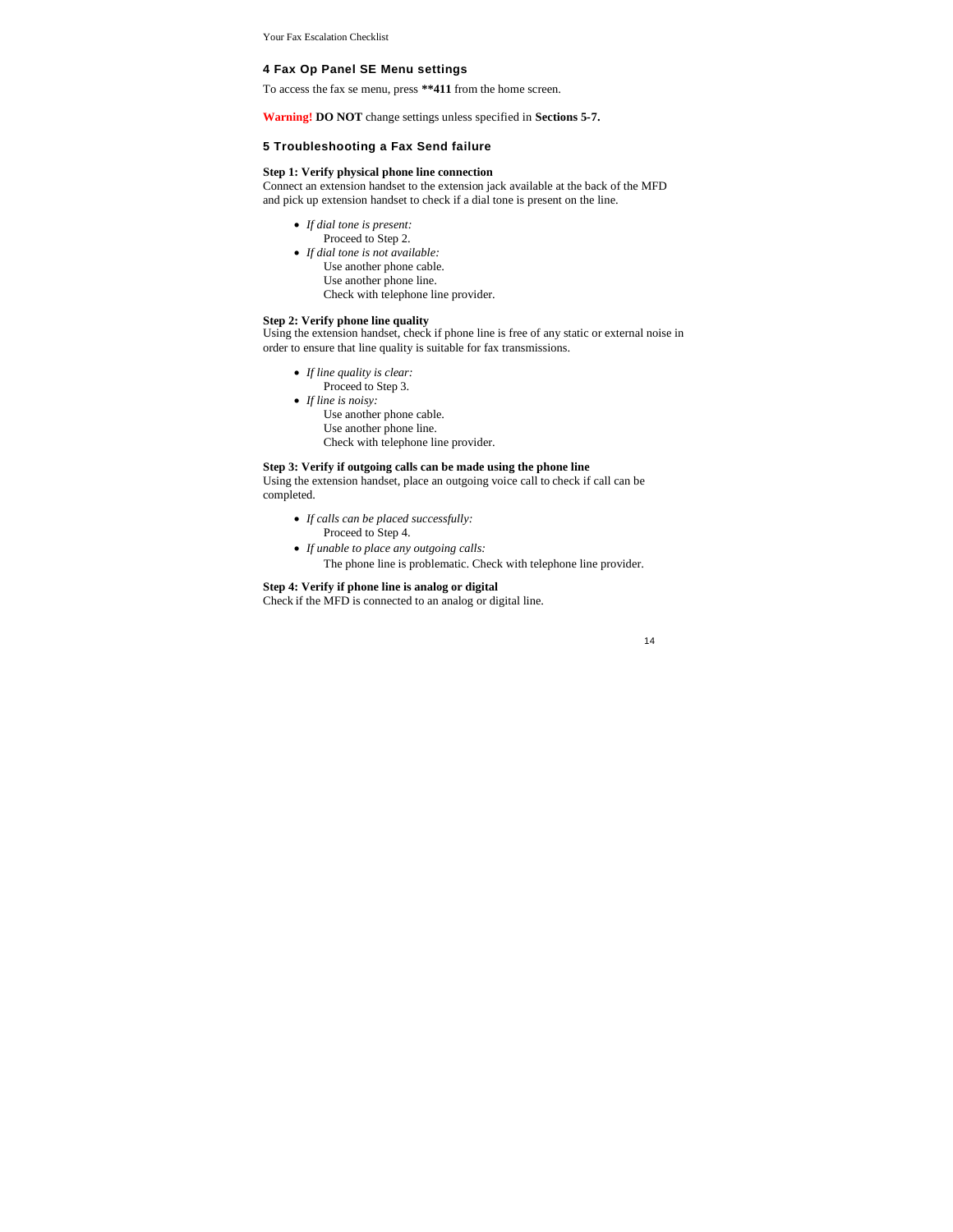- *Digital line is used:*
	- Proceed to Step 5.
- *Analog line is used:*
	- Proceed to Step 6.

**Step 5: Verify if MFD is connected to a VoIP line (internet provided phone service)** If MFD is connected to a VoIP line, verify if the server is configured to support fax transmissions.

- *If server configurations support fax calls:* Proceed to Step 6.
- 
- *Problem related to server setup:*
- Stop here. Check with VoIP provider.

### **Step 6: Verify phone system used**

If MFD is connected to a PABX phone system proceed to Step 7, else proceed to Step 9.

#### **Step 7: Verify 'Behind a PABX' user setting**

If MFD is connected to a PABX phone system, enable 'Behind a PABX' user setting and then test.

- *If MFD still fails to send faxes :*
	- Disable 'Behind a PABX" and proceed to Step 8.
- *If MFD is now able to send faxes :*

Stop here. No additional troubleshooting steps are required.

#### **Step 8: Verify 'Dial Prefix' user setting**

If 'Dial Prefix' user setting contains a prefix number required to access an external line, then make sure it is not included again when entering the destination number. If the setting is empty then the prefix number must be entered before the destination number.

- *Problem not related to Dial Prefix:*
	- Proceed to Step 9.

*Problem related to Dial Prefix:*

Stop here. No additional troubleshooting steps are required.

#### **Step 9: Verify the nature of failure**

Test to verify if the MFD is failing to send faxes to any destination number or only to a specific destination number.

*MFD fails to send only to a specific destination number:* Proceed to Step 10.

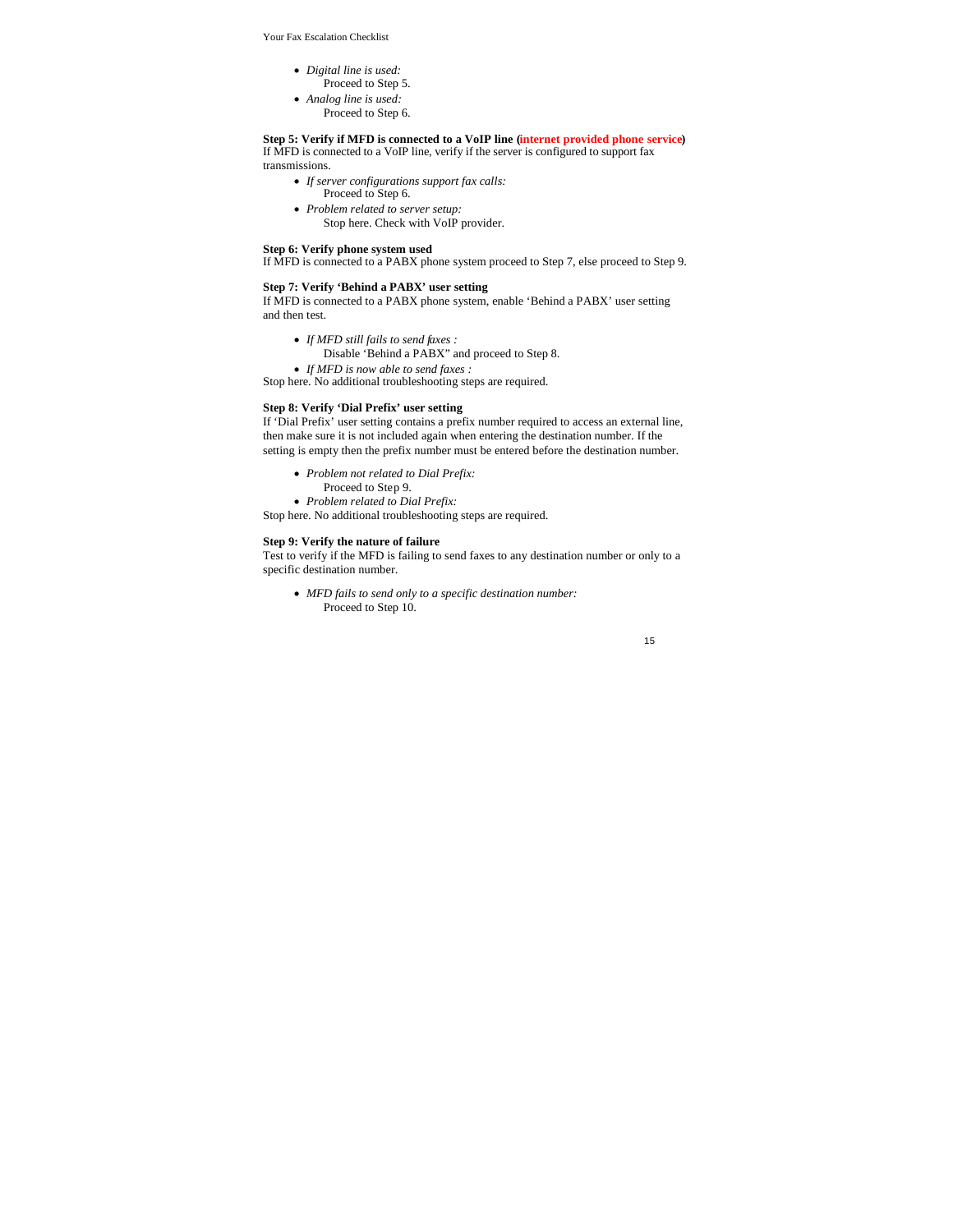*MFD fails to send to any destination number:* Proceed to Step 11.

# **Step 10: Verify communications with the specific remote fax device**

Test if faxes can be sent to the specific destination number from any other fax device.

- *Other fax device is able to send:* Proceed to Step 11.
- *Other fax device fails too:*
	- Stop here. Problem is not with the MFD.
		- Check if remote fax device is configured to receive faxes.
		- Check if user's phone number has been blocked by the remote end.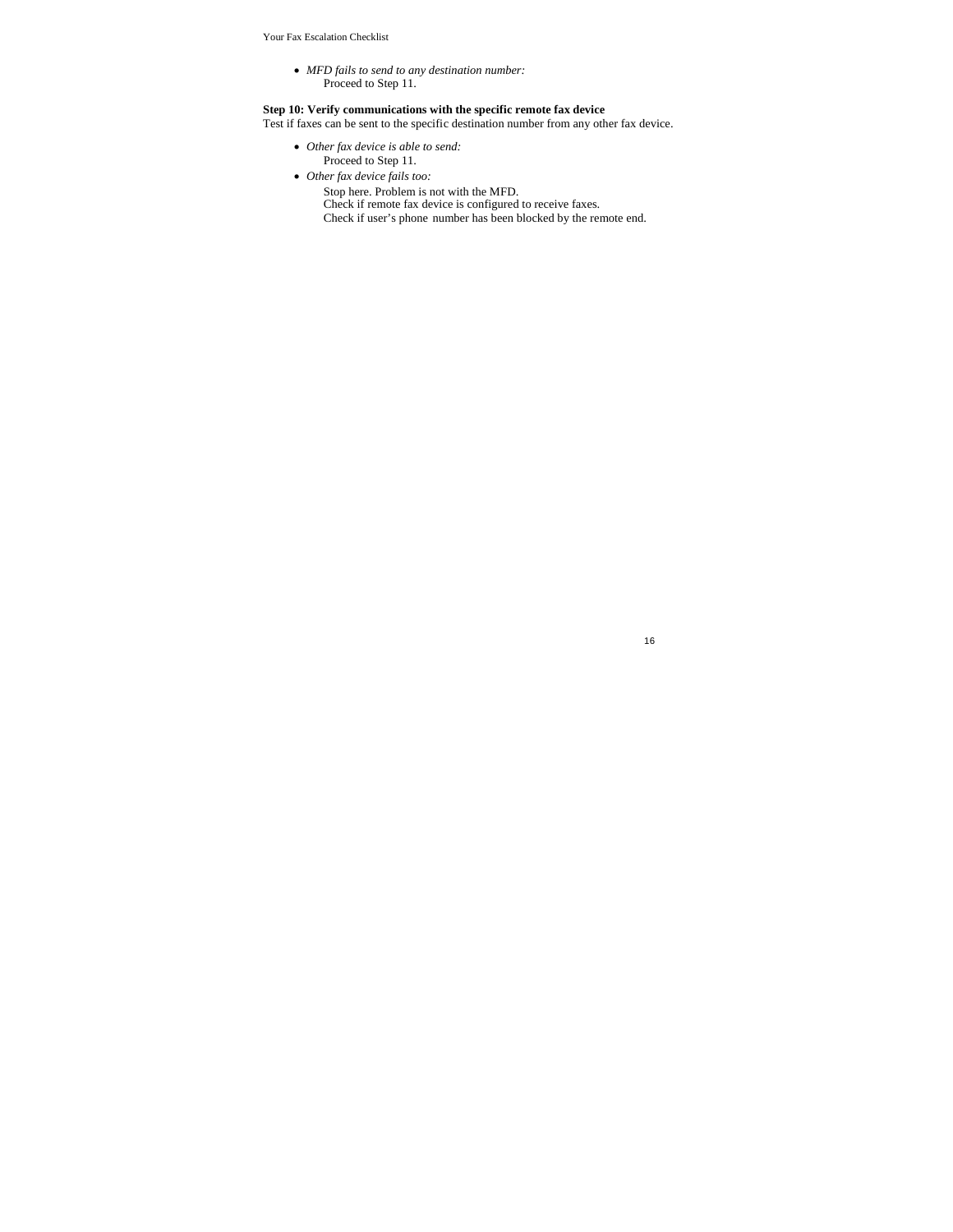### **Step 11: Adjust 'Transmit Level' SE setting**

Test by adjusting the transmitted signal strength by decreasing/increasing the 'Transmit Level' setting in steps of 1db. For example, if default value is -11 db, changing it to - 12db will decrease the signal strength by 1db and changing it to -10db will increase the signal strength by 1db. Recommended adjustment range is ±5 db (in 1db steps) from the default value.

- *MFD still fails to send faxes :*
- Restore the default Transmit level value and then proceed to Step 12.
- *MFD is now able to send faxes :* Stop here.
	- Continue using the newly changed Transmit level setting.

### **Step 12: Check the Fax error code**

Print the T30 transmission/Job/Call log and check the error code being reported. Verify it against the error codes listed in Section 7 and follow the suggested resolution.

- *If Problem still persists:*
- Follow procedure described in Section 1 to escalate issue.
- *If Problem is resolved:* Stop here.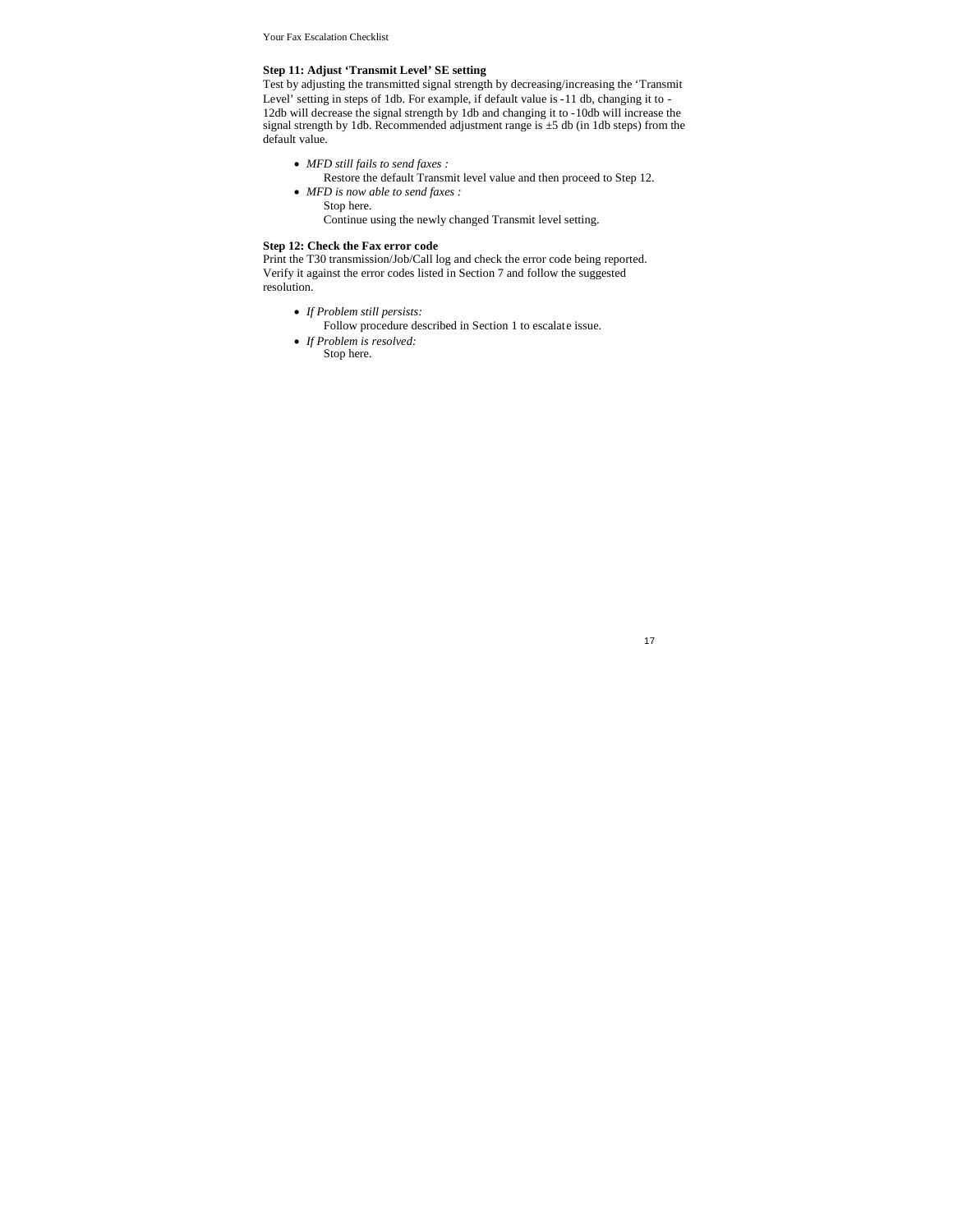### **6 Troubleshooting a Fax Receive failure**

# **Step 1: Verify physical phone line connection**

Connect an extension handset to the extension jack available at the back of the MFD and pick up extension handset to check if a dial tone is present on the line

- *If dial tone is present:*
- Proceed to Step 2.
- *If dial tone is not available:* Use another phone cable. Use another phone line. Check with telephone line provider.

#### **Step 2: Verify phone line quality**

Using the extension handset, check if phone line is free of any static or order to ensure that line quality is suitable for fax transmissions.

- *If line quality is clear:*
- Proceed to Step 3.
- *If line is noisy:*
- Use another phone cable. Use another phone line.

Check with telephone line provider.

#### **Step 3: Verify if incoming calls can be received on the phone line**

Disconnect phone cable from MFD and connect it directly to the extension handset. Have someone call this number and verify if extension handset rings. Allow 3-5 rings then pickup handset and check if connection can be established with the caller.

 *Extension handset rings and able to connect:* Reconnect the phone cable to the MFD and proceed to.

 *Extension handset does not ring:* The phone line is problematic. Check with telephone line provider.

**Step 4: Verify 'Enable Fax Receive' user setting** Check the value of the 'Enable Fax Receive' user setting.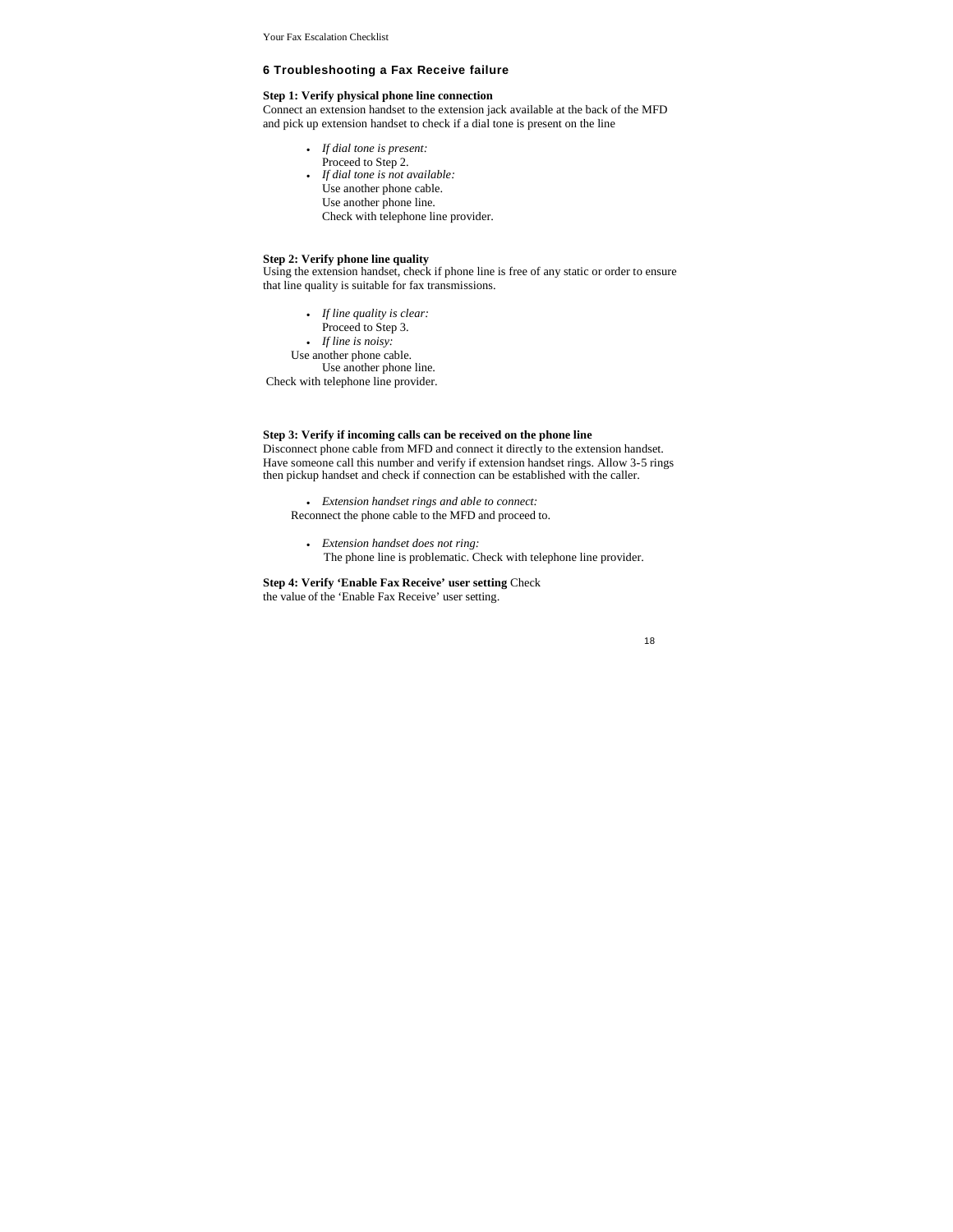- *'Enable Fax Receive' is On:*
- Proceed to Step 5.
- *'Enable Fax Receive' is Of:* Turn on the setting to enable MFD to receive faxes and then test. If issue still exists proceed to Step 5.

#### **Step 5: Verify 'Distinctive Ring' user setting**

If distinctive ring feature is available on the phone line then verify if the appropriate 'Distinctive Ring' (Single, Double, Triple) setting is enabled on the MFD.

- *Distinctive ring (Single, Double Triple) is enabled:*
	- Proceed to Step 6.
- *Distinctive ring (Single, Double Triple) is disabled:*
- Turn on the setting to enable MFD to answer to distinctive rings and then test. If issue still exists proceed to Step 6.

# **Step 6: Verify if phone line is analog or digital**

Check if the MFD is connected to an analog or digital line.

- *Digital line is used:*
- Proceed to Step 7.
- *Analog line is used:*
- Proceed to Step 8.

# **Step 7: Verify if MFD is connected to a VoIP line**

If MFD is connected to a VoIP line, verify if the server is configured to support fax calls.

- *If server configurations support fax calls:* Proceed to Step 8.
- *Problem related to server setup:* Stop here. Check with VoIP provider.

### **Step 8: Verify the nature of failure**

Test to verify if the MFD is unable to receive faxes from any remote fax device or only from a specific remote fax device.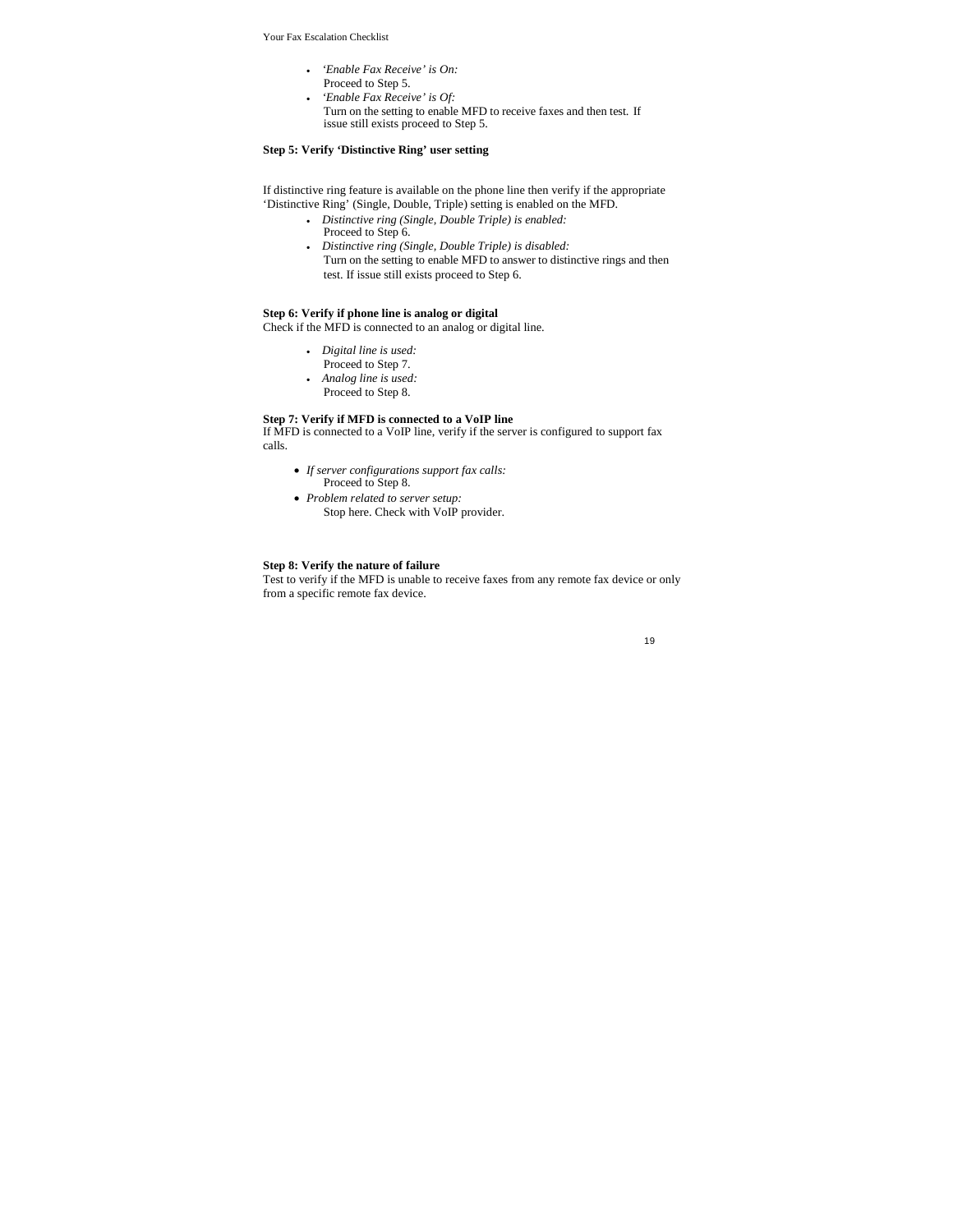- *MFD fails to receive from any remote fax device:* Proceed to Step 12.
- *MFD fails to receive only from a specific remote fax device:* Proceed to Step 9.

#### **Step 9: Verify communications with the specific remote fax device**

Test if any other fax device connected to the phone line is able to receive faxes sent from the specific remote fax device.

- *Other fax device is able to receive:*
- Proceed to Step 10.
- *Other fax device fails too:*
	- Stop here. Problem is not with the MFD. Contact telephone line provider to check if line is faulty. Problem could be with the remote fax device.

# **Step 10: Verify 'Block No Name Fax' user setting**

Verify if 'Block No Name Fax' setting is enabled to prevent the MFD from receiving faxes from a remote fax device that has a 'blank' station ID setting.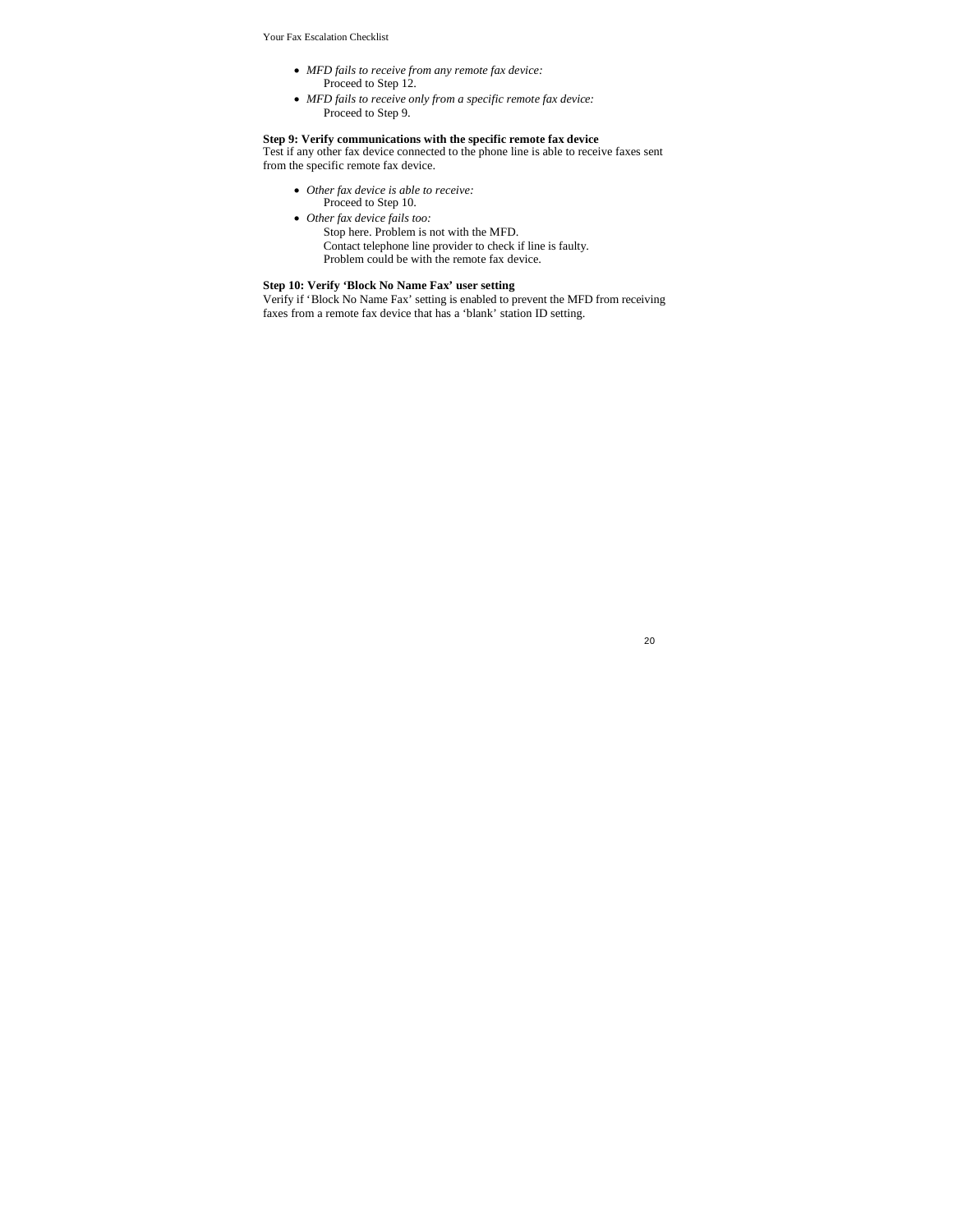- *'Block No Name Fax' is On:*
	- Disable setting to start receiving faxes from devices with blank station ID.
- *'Block No Name Fax' is Of:* Proceed to Step 11.
- 

#### **Step 11: Check 'Banned Fax List' user setting** Check if 'Banned Fax List' contains the remote fax device's number.

- *'Banned Fax List' contains sender's number:*
	- Remove number from list to allow MFD to receive faxes from it.
- *'Banned Fax List' does not contain sender's number:* Proceed to Step 12.

### **Step 12: Adjust 'Receive Threshold' SE setting**

Test by adjusting the received signal level by decreasing/increasing the 'Receive Threshold' setting in steps of 2db. For example, if default value is -43 db, changing it to -45db will decrease the received signal level by 2db and changing it to -41db will increase the received signal level by 2db. Recommended adjustment range is between - 33db and -48db (in 2db steps).

- *MFD still fails to receive faxes:*
- Restore the default Receive Threshold value and then proceed to Step 13. *MFD is now able to receive faxes:*
- Stop here.
	- Continue using the newly changed Receive Threshold setting.

### **Step 13: Check the Fax error code**

Print the T30 transmission/Job/Call log and check the error code being reported. Verify it against the error codes listed in Section 7 and follow the suggested resolution.

- *If Problem still persists:*
	- Follow procedure described in Section 1 to escalate issue.
- *If Problem is resolved:* Stop here.
	-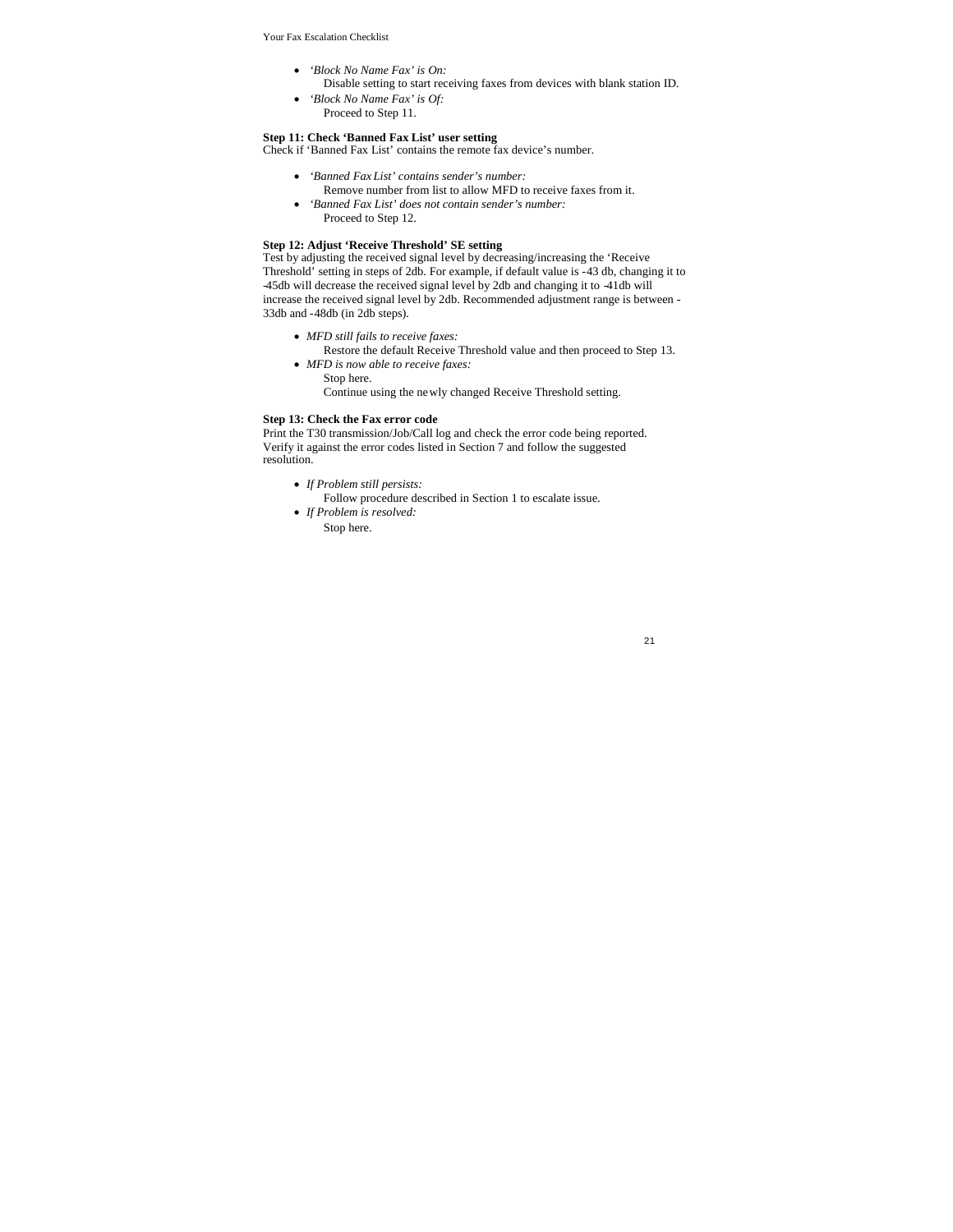# **7 Fax Error Codes**

| <b>Error Code</b> | <b>Description</b>                                    | <b>Resolution</b>                                                                                                              |
|-------------------|-------------------------------------------------------|--------------------------------------------------------------------------------------------------------------------------------|
| 000               | No error occurred during fax<br>transmission          | • Not applicable                                                                                                               |
| 200               | Error occurred when<br>transmitting<br>training.      | • Check line quality.<br>• Select a lower 'Max Speed'<br>value under Fax Send settings.<br>• Adjust Transmit level.            |
| 3XX               | Error occurred when receiving<br>image data.          | • Check line quality.<br>• Adjust 'Receive Threshold'.<br>• Select a lower 'Max Speed'<br>value under Fax Receive<br>settings. |
| 4XX               | Error occurred when sending<br>image data.            | Check line quality.<br>٠<br>Adjust 'Transmit Level'.<br>Select a lower 'Max Speed'<br>٠<br>value under Fax Send settings.      |
| 5XX               | Received unknown response<br>from remote fax device.  | • Not applicable                                                                                                               |
| 6XX               | Error occurred when receiving $  \cdot  $<br>a frame. | Check line quality.<br>Adjust 'Receive Threshold'.                                                                             |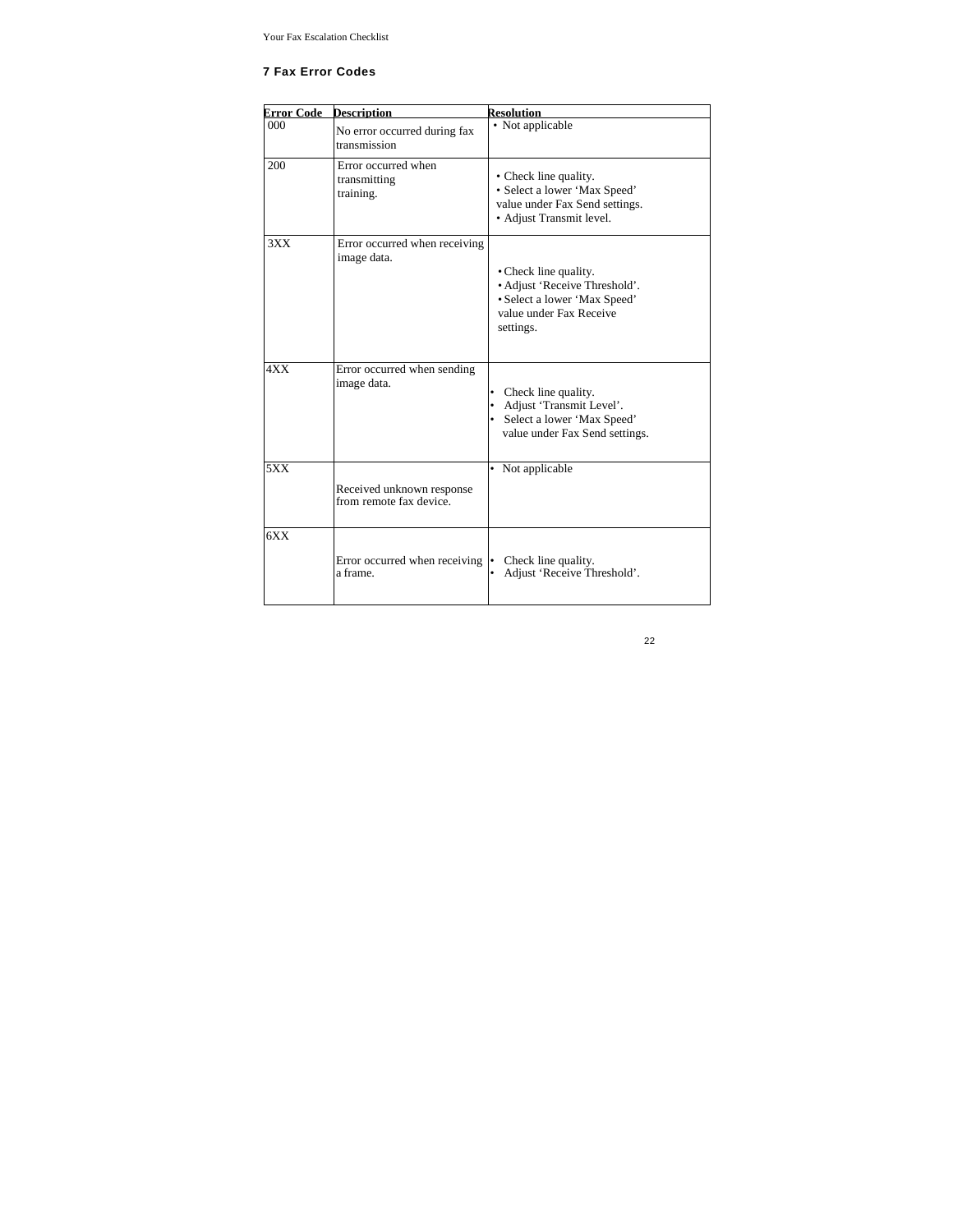| 7XX | Error occurred when sending a<br>frame.                              | Check line quality.<br>Adjust 'Transmit Level'.<br>Select a lower 'Max Speed'<br>value under Fax Send settings.                                        |
|-----|----------------------------------------------------------------------|--------------------------------------------------------------------------------------------------------------------------------------------------------|
| 800 | Received EOT unexpectedly<br>from<br>the modem in V34 mode.          | If error persists disable V34<br>modulation scheme.                                                                                                    |
| 802 | Too many timeouts occurred<br>during ECM reception.                  | If error persists disable ECM<br>٠<br>mode                                                                                                             |
| 803 | Fax was canceled by user.                                            | Not applicable<br>٠                                                                                                                                    |
| 804 | Unexpectedly received<br>disconnect<br>command from remote end.      | Check line quality.<br>٠<br>Adjust Transmit Level/Receive<br>۰<br>Threshold values.<br>Remote device could be<br>requesting an unsupported<br>feature. |
| 805 | Remote fax device failed to<br>respond to the DCS command.           | Adjust Transmit Level/Receive<br>Threshold values.<br>Remote device could be<br>malfunctioning.                                                        |
| 808 | T1 Timeout occurred when<br>trying<br>to establish a connection with | Adjust Transmit Level/Receive<br>٠<br>Threshold values.                                                                                                |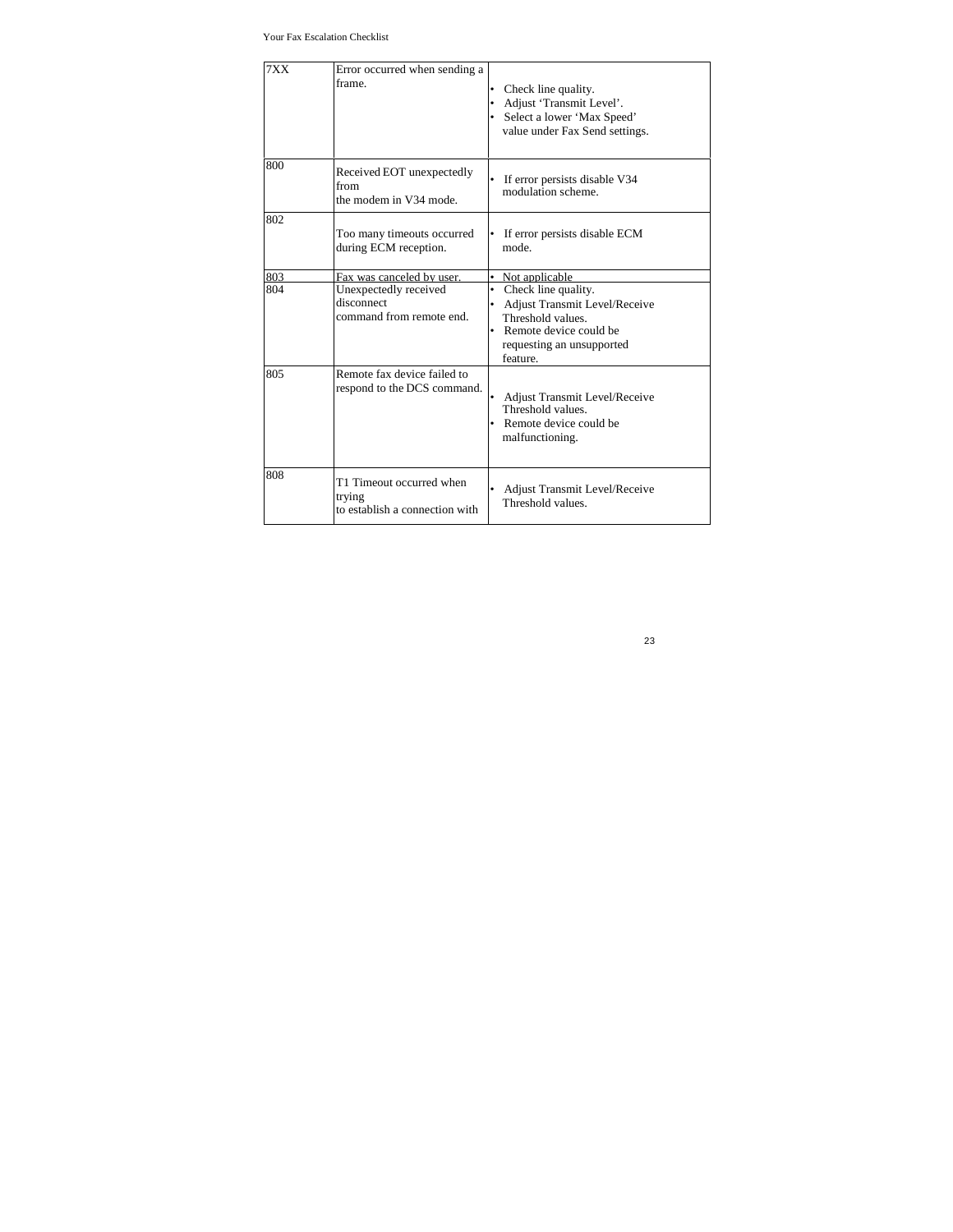|                 | remote fax device.                                                                    |                                                                                                                                              |
|-----------------|---------------------------------------------------------------------------------------|----------------------------------------------------------------------------------------------------------------------------------------------|
| 809             | T2 Timeout occurred due to<br>loss<br>of command/response<br>synchronization.         | •Adjust Transmit Level/Receive<br>Threshold values.                                                                                          |
| 80A             | T5 Timeout occurred when<br>transmitting image data to<br>remote<br>fax device.       | • Check line quality.<br>· Adjust 'Transmit Level'.<br>· Select a lower 'Max Speed'<br>value under Fax Send settings.                        |
| 80 <sub>B</sub> | Too many errors when<br>transmitting image in ECM<br>mode.                            | Check line quality.<br>٠<br>Adjust 'Transmit Level'.<br>• Select a lower 'Max Speed'<br>value under Fax Send settings.                       |
| 80C             | Remote device failed to<br>respond to<br>the 'CTC' command.                           | • Select a lower 'Max Speed'<br>value under Fax Send settings.<br>• Adjust 'Transmit Level'.                                                 |
| 80 <sub>D</sub> | Received too many requests<br>from remote end to repeat the<br>previous command sent. | Check line quality.<br>٠<br>Adjust 'Transmit Level'.<br>Check if line conditions on<br>٠<br>remote end will facilitate a good<br>connection. |
| 80E             | <b>Functional limitation- Remote</b><br>fax device does not support G3<br>receive     | • Not applicable                                                                                                                             |
| 811             | Failed to detect a fax device at<br>the remote end.                                   | • Verify MFD is answering to fax<br>call and not a voice call.<br>• Decrease value of 'Rings To<br>Answer' setting.                          |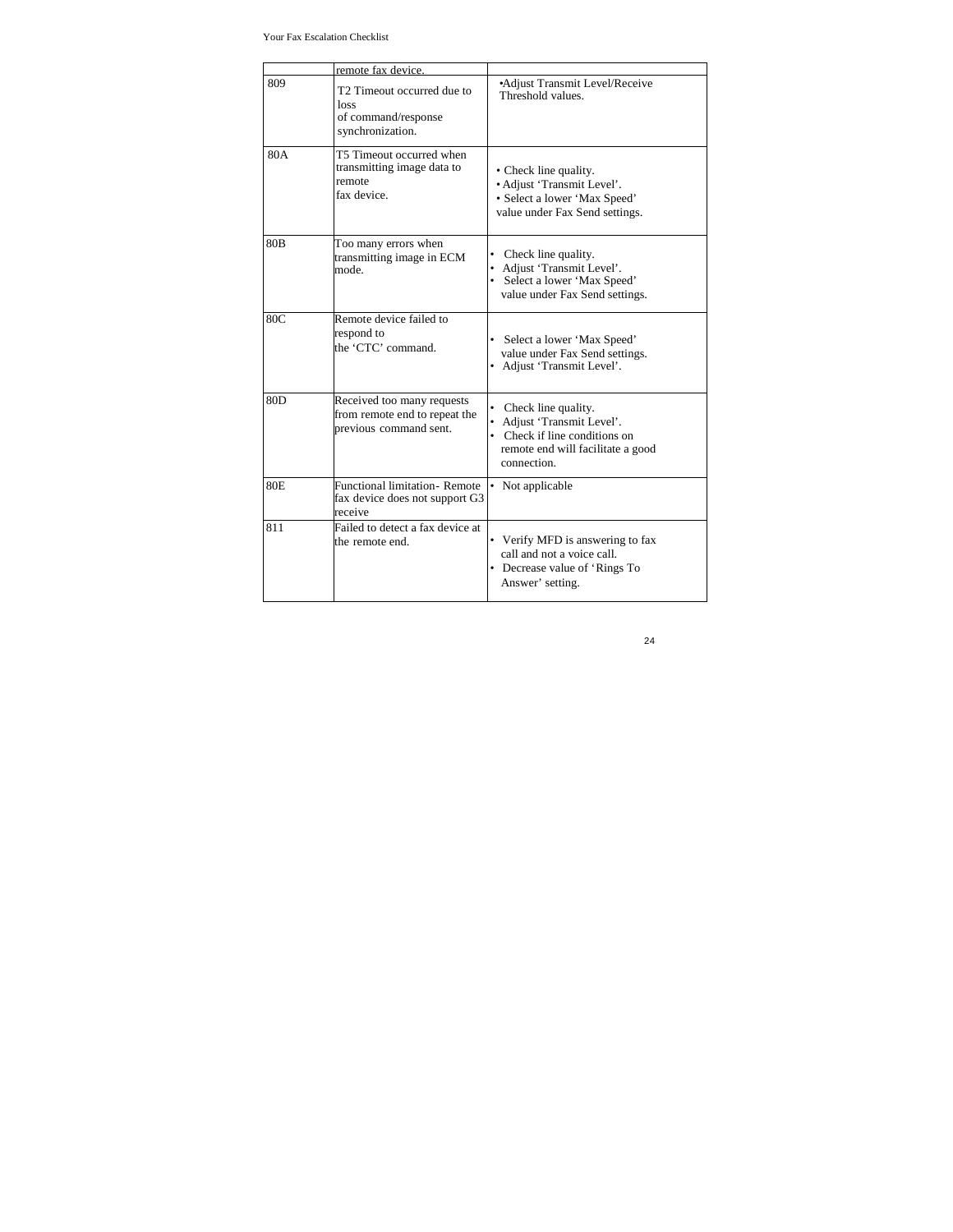Your Fax Escalation Checklist

| 812 | No more data rates available in  •<br>V34 modulation scheme.                         | Adjust to a lower modulation<br>scheme.                                       |
|-----|--------------------------------------------------------------------------------------|-------------------------------------------------------------------------------|
| 813 | Timeout occurred after waiting<br>too long to receive a good<br>frame.               | Adjust 'Receive Threshold'.<br>$\bullet$                                      |
| 814 | Tried too many times at<br>selected<br>speed using V34 modulation<br>scheme.         | Adjust 'Transmit Level'.<br>٠<br>• Adjust to a lower modulation<br>scheme.    |
| 815 | Fax transmission was<br>interrupted<br>due to power failure.                         | Check MFD hardware if error<br>persists                                       |
| 818 | Fax transmission failed due to<br>insufficient memory to store<br>scanned image.     | • Adjust 'Memory Use' setting to<br>allocate more memory for send<br>iobs.    |
| 819 | Fax transmission failed due<br>To insufficient memory to<br>store<br>received image. | • Adjust 'Memory Use' setting to<br>allocate more memory for<br>receive jobs. |
| 81A | A timeout occurred during<br>transmission of a page in ECM<br>mode.                  | Select a lower 'Max Speed'<br>$\bullet$<br>value under Fax Send settings.     |
| 880 | Failure to transmit training                                                         | Select a lower 'Max Speed'                                                    |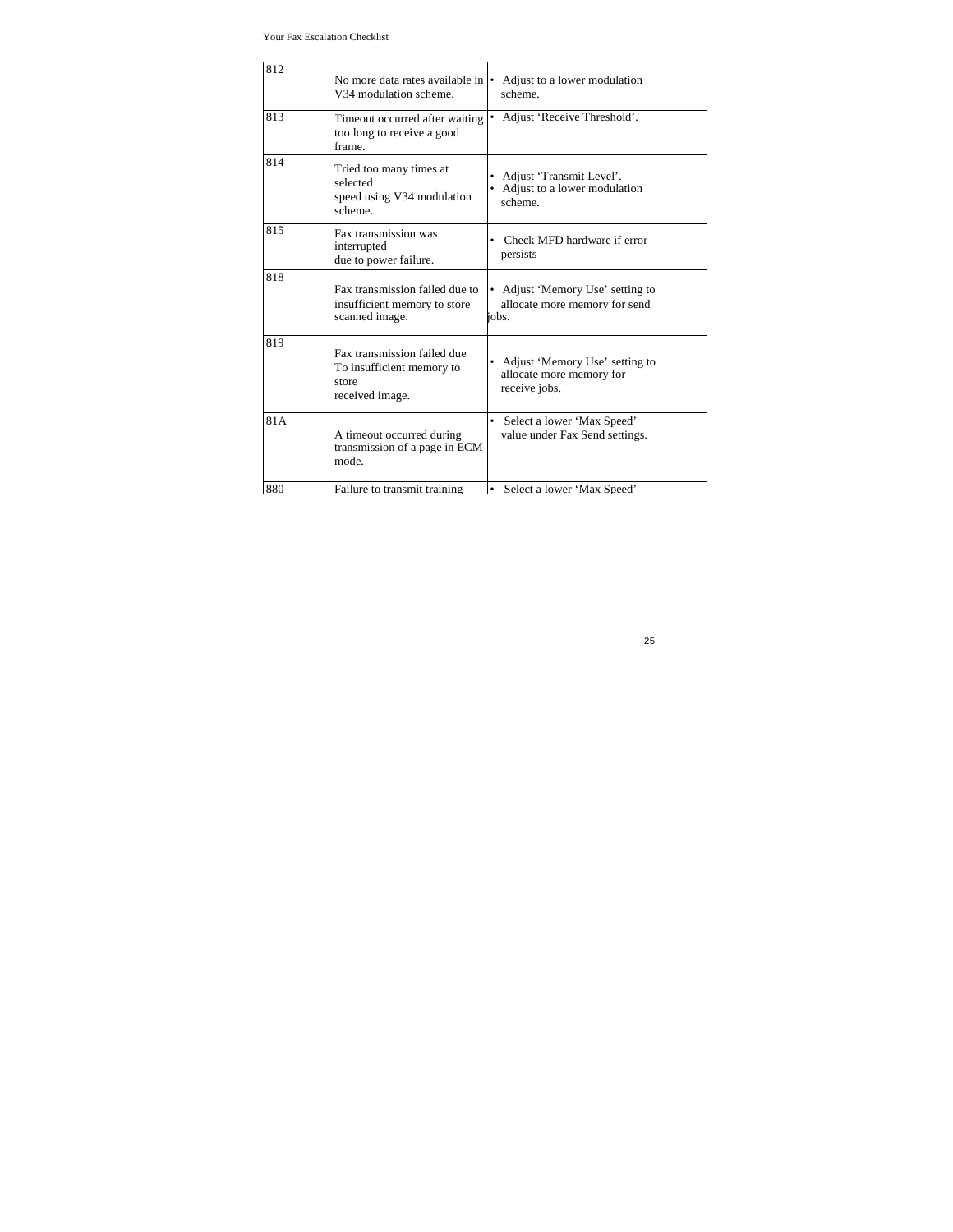|     | successfully in V17, V29,<br>V <sub>27ter</sub><br>modulation schemes.                                 | value under Fax Send settings.<br>• Adjust 'Transmit Level'.<br>• Check line quality.                                 |
|-----|--------------------------------------------------------------------------------------------------------|-----------------------------------------------------------------------------------------------------------------------|
| 881 | Failure to transmit training<br>successfully in V33, V29,<br>V <sub>27ter</sub><br>modulation schemes. | • Select a lower 'Max Speed'<br>value under Fax Send settings.<br>• Adjust 'Transmit Level'.<br>• Check line quality. |
| 882 | Failure to transmit training<br>successfully in V17, V29<br>modulation schemes                         | • Select a lower 'Max Speed'<br>value under Fax Send settings.<br>• Adjust 'Transmit Level'.<br>• Check line quality. |
| 883 | Failure to transmit training<br>successfully in V17, V27ter<br>modulation schemes.                     | • Select a lower 'Max Speed'<br>value under Fax Send settings.<br>• Adjust 'Transmit Level'.<br>• Check line quality. |
| 884 | Failure to transmit training<br>successfully in V29, V27ter<br>modulation schemes.                     | • Select a lower 'Max Speed'<br>value under Fax Send settings.<br>• Adjust 'Transmit Level'.<br>• Check line quality. |
| 885 | Failure to transmit training<br>successfully in V17<br>modulation<br>scheme.                           | • Select a lower 'Max Speed'<br>value under Fax Send settings.<br>• Adjust 'Transmit Level'.<br>• Check line quality. |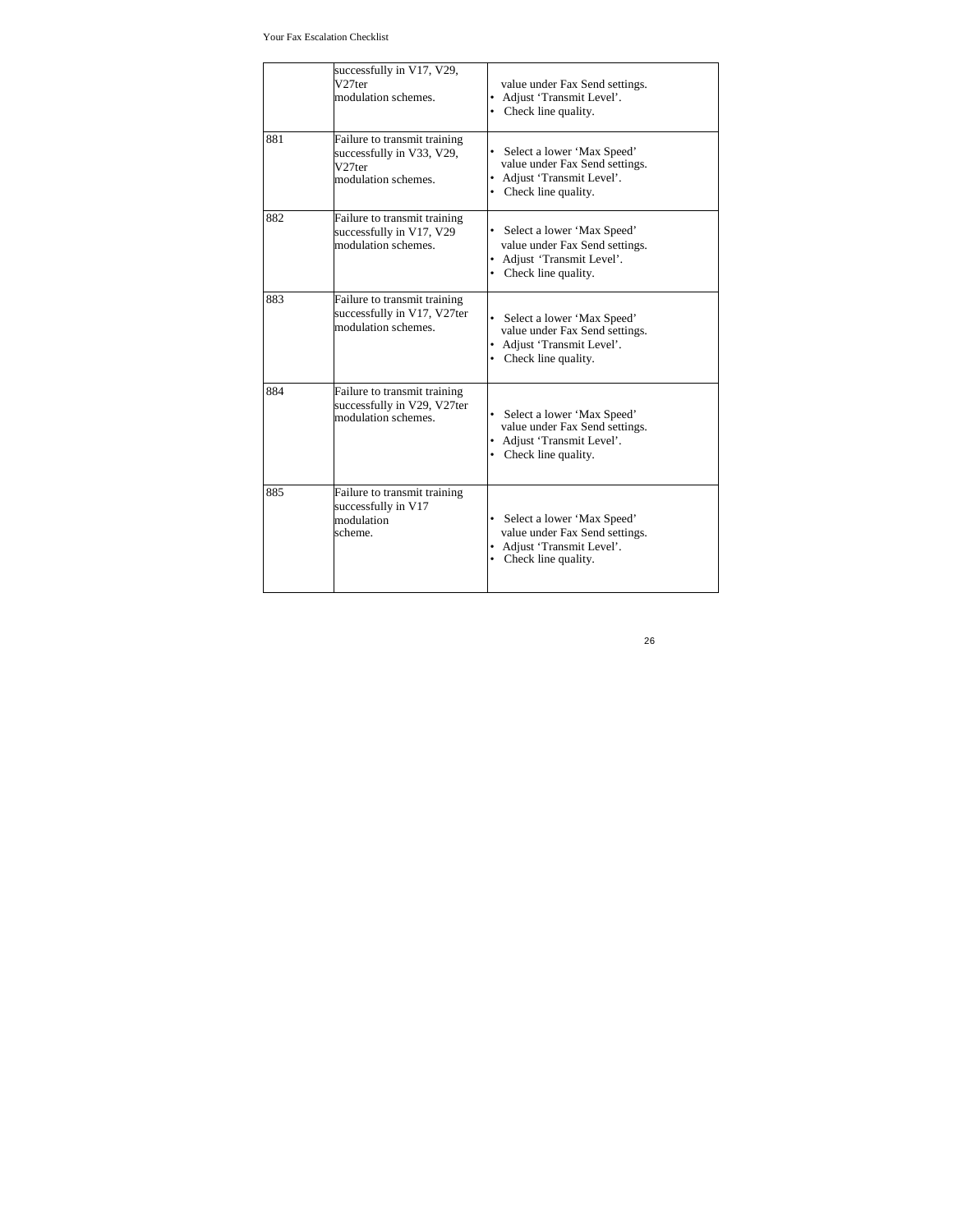| 886 | Failure to transmit training<br>successfully in V29<br>modulation<br>scheme.             | Select a lower 'Max Speed'<br>value under Fax Send settings.<br>• Adjust 'Transmit Level'.<br>• Check line quality.        |
|-----|------------------------------------------------------------------------------------------|----------------------------------------------------------------------------------------------------------------------------|
| 887 | Failure to transmit training<br>successfully in V27<br>modulation<br>scheme.             | Select a lower 'Max Speed'<br>value under Fax Send settings.<br>• Adjust 'Transmit Level'.<br>• Check line quality.        |
| 888 | Failure to transmit training<br>successfully at 2400 bps in<br>V27<br>modulation scheme. | • Adjust 'Transmit Level'.<br>• Check line quality.                                                                        |
| 889 | Failed to connect at minimum<br>speed supported by MFD.                                  | Adjust 'Transmit Level'.<br>Incompatible connection.                                                                       |
| 88A | Failed to connect using V34<br>modulation scheme.                                        | • Check line quality.<br>• Adjust to a lower modulation<br>scheme.<br>• Adjust Transmit Level/Receive<br>Threshold values. |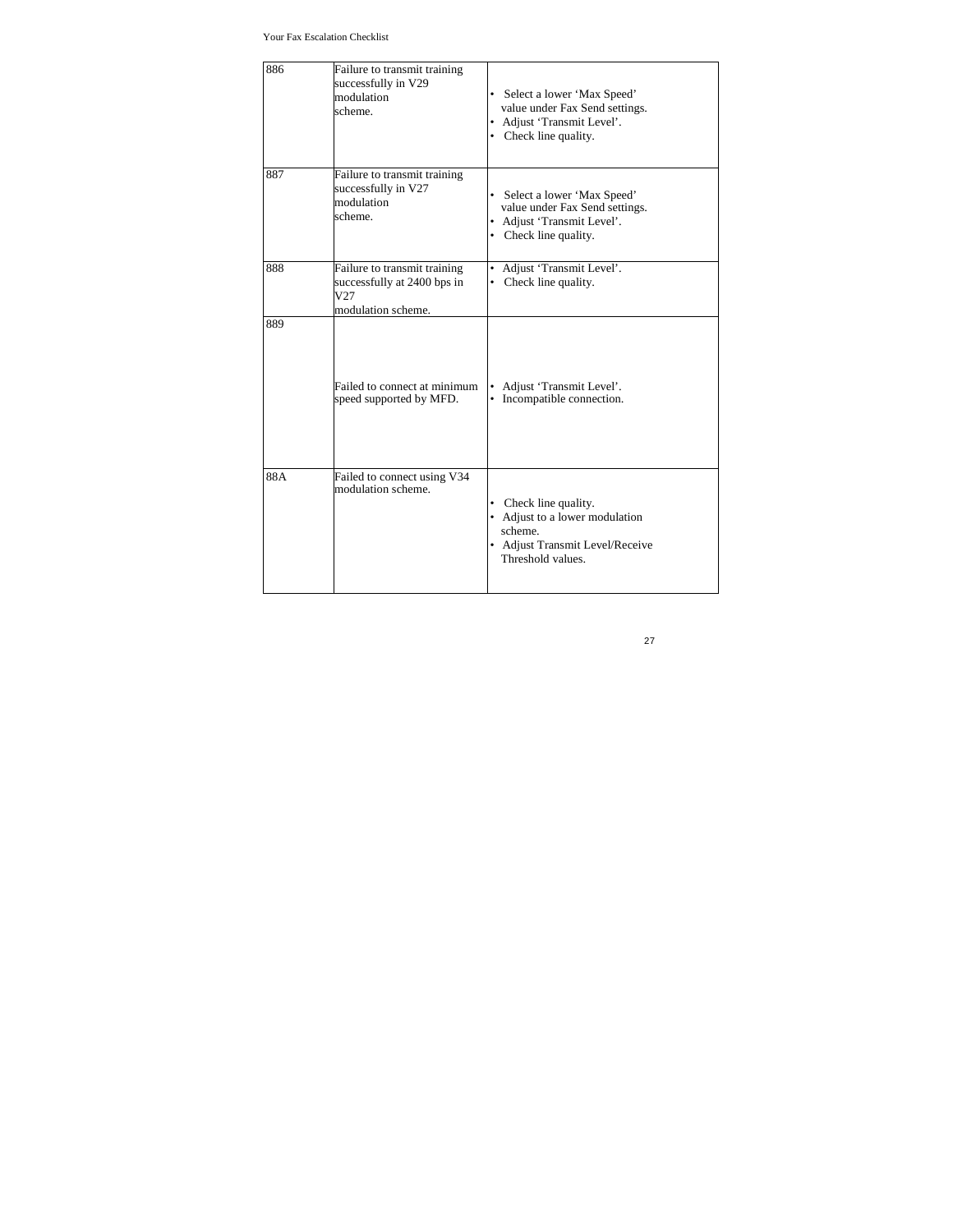| 901 | No fax tones detected from<br>remote end. | • Verify if destination number is correct.<br>• Verify if remote fax device is enabled to<br>receive incoming faxes. |
|-----|-------------------------------------------|----------------------------------------------------------------------------------------------------------------------|
|     |                                           |                                                                                                                      |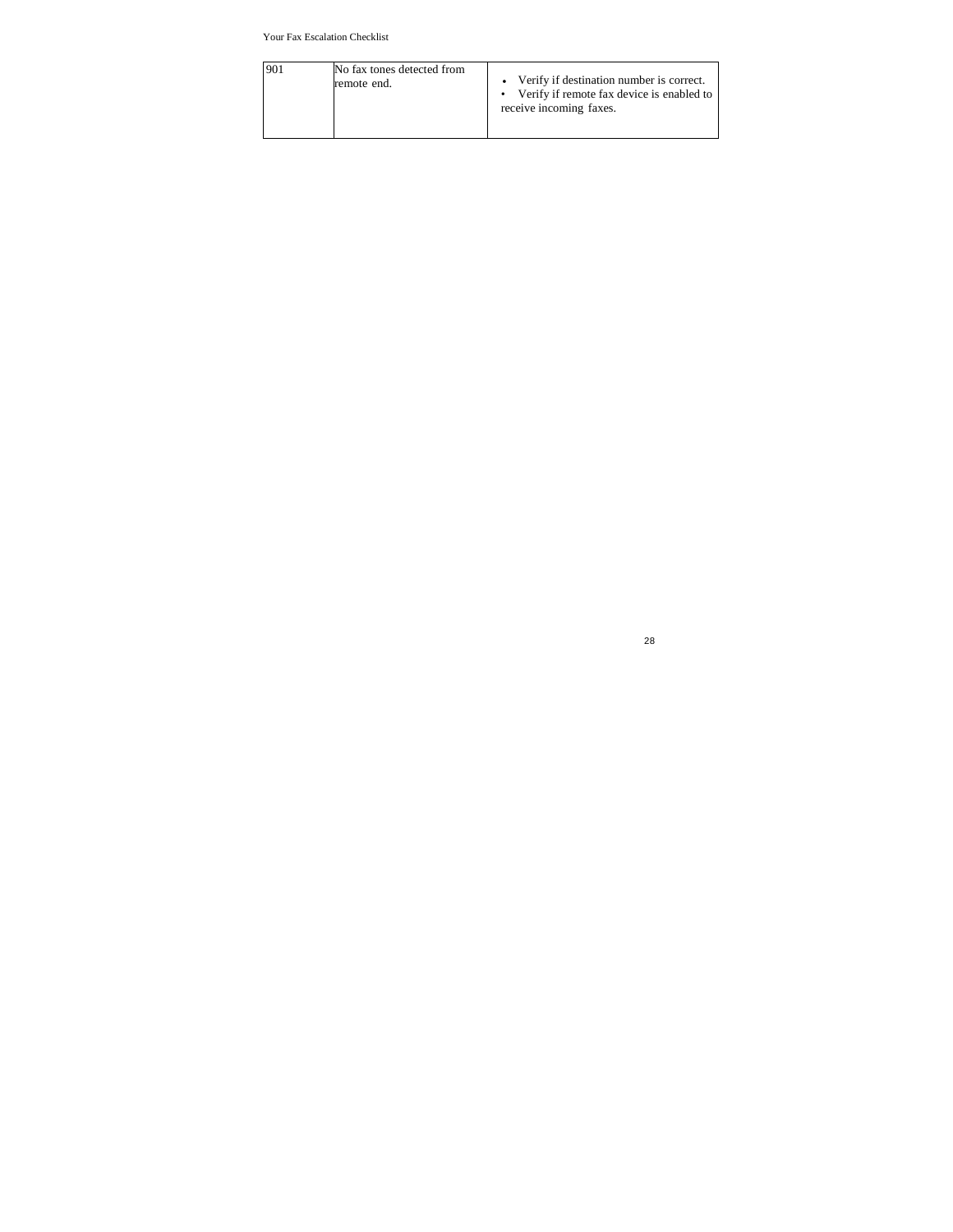| 902 | No dial tone detected.                                                     | • Check by enabling 'Behind a<br>PABX' setting.<br>• Check phone line.<br>• Check MFD modem hardware. |
|-----|----------------------------------------------------------------------------|-------------------------------------------------------------------------------------------------------|
| 903 | Busy tone detected.                                                        | Check with remote end if<br>successive redial attempts also<br>fail.                                  |
| 904 | Hardware error detected.                                                   | •Check/replace MFD hardware if<br>error persists.                                                     |
| 905 | A timeout occurred after<br>dialing<br>number and waiting for<br>response. | Check with remote end if<br>$\bullet$<br>successive redial attempts also<br>fail.                     |
| 906 | Fax send was cancelled by<br>user.                                         | • Not applicable                                                                                      |
| 907 | Modem detected a digital line<br>connection                                | Verify MFD is connected to an<br>٠<br>analog phone line.                                              |
| 908 | Phone line was disconnected.                                               | • Restore phone line connection.                                                                      |
| A00 | Received request for<br>unsupported<br>function from remote fax<br>device. | • Not applicable.                                                                                     |